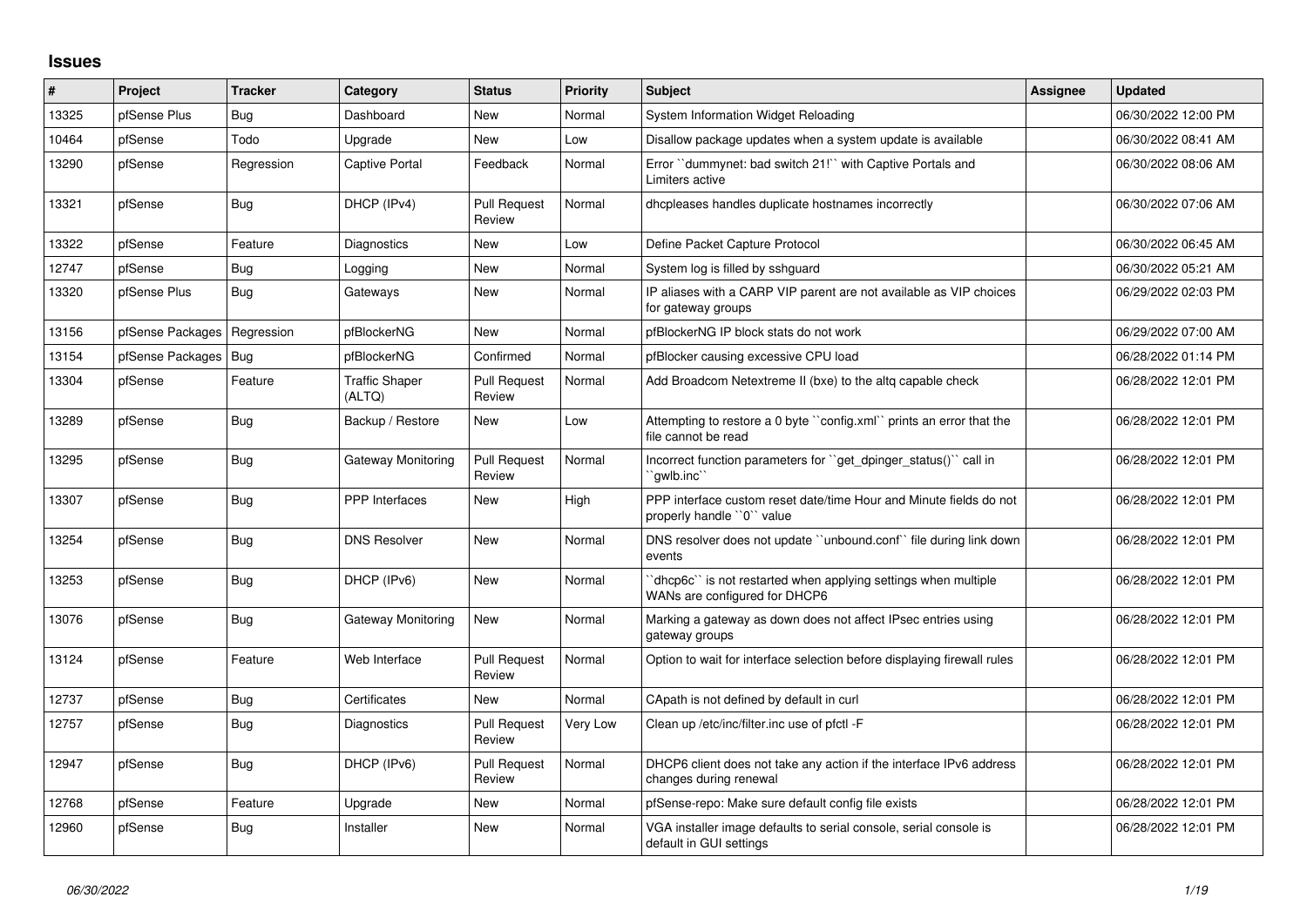| $\vert$ # | Project                | <b>Tracker</b> | Category                 | <b>Status</b>                 | <b>Priority</b> | Subject                                                                                                              | Assignee | <b>Updated</b>      |
|-----------|------------------------|----------------|--------------------------|-------------------------------|-----------------|----------------------------------------------------------------------------------------------------------------------|----------|---------------------|
| 12612     | pfSense                | <b>Bug</b>     | <b>DNS Resolver</b>      | New                           | Normal          | DNS Resolver is restarted during every "rc.newwanip" event                                                           |          | 06/28/2022 12:01 PM |
| 12632     | pfSense                | Bug            | Gateways                 | New                           | High            | Assigning a /30 WAN IP address at the console does not save the<br>gateway correctly                                 |          | 06/28/2022 12:01 PM |
| 12464     | pfSense                | Bug            | Logging                  | <b>Pull Request</b><br>Review | Normal          | Syslog Auth messages are sent as Emergency Level                                                                     |          | 06/28/2022 12:01 PM |
| 9887      | pfSense                | Bug            | Rules / NAT              | <b>New</b>                    | Low             | Rule separator positions change when deleting multiple rules                                                         |          | 06/28/2022 12:01 PM |
| 13311     | pfSense Docs           | New Content    | Troubleshooting          | New                           | High            | Add troubleshooting tips for ZFS boot issues                                                                         |          | 06/28/2022 11:04 AM |
| 13305     | pfSense                | Feature        | Certificates             | <b>New</b>                    | Normal          | Certificate Revocation page should show expiration date                                                              |          | 06/27/2022 10:26 AM |
| 12770     | pfSense Docs           | Todo           | <b>Firewall Rules</b>    | <b>Pull Request</b><br>Review | Normal          | Feedback on Firewall - Configuring firewall rules                                                                    |          | 06/27/2022 07:42 AM |
| 12466     | pfSense                | Feature        | OpenVPN                  | <b>New</b>                    | Very Low        | Option to Disable Renegotiation timer in OpenVPN Server                                                              |          | 06/27/2022 07:22 AM |
| 8207      | pfSense                | Bug            | <b>Operating System</b>  | <b>New</b>                    | Normal          | 2.4 cannot boot as a Xen VM with more than 7 NICs                                                                    |          | 06/25/2022 05:42 PM |
| 9626      | pfSense                | Bug            | Web Interface            | <b>New</b>                    | Normal          | When deny write permission is assigned to a user, there is no error<br>feedback if the user tries to write something |          | 06/25/2022 05:41 PM |
| 12546     | pfSense Plus           | Feature        | Authentication           | <b>New</b>                    | Normal          | Add 2FA Support to pfSense Plus Local Database Authentication                                                        |          | 06/25/2022 05:30 PM |
| 13003     | pfSense                | Bug            | Hardware / Drivers       | <b>New</b>                    | Normal          | Malicious Driver Detection event on ixl driver                                                                       |          | 06/25/2022 05:00 PM |
| 11572     | pfSense Packages   Bug |                | pfBlockerNG              | New                           | High            | Auto created firewall rules have IPv4 as protocol only - even for<br>IPv6 lists.                                     |          | 06/25/2022 10:59 AM |
| 13296     | pfSense                | Feature        | DHCP (IPv6)              | <b>New</b>                    | Normal          | Add support for DHCP6 OPTION_PD_EXCLUDE (RFC 6603)                                                                   |          | 06/24/2022 10:10 PM |
| 13297     | pfSense                | Feature        | Routing                  | <b>New</b>                    | Normal          | Support for Gateway Groups as Static Route destinations                                                              |          | 06/24/2022 07:41 AM |
| 8454      | pfSense Packages       | Bug            | arpwatch                 | <b>New</b>                    | Very Low        | Arpwatch package break email notifications from other sources                                                        |          | 06/23/2022 07:49 PM |
| 13294     | pfSense                | Feature        | Gateways                 | New                           | Low             | Change gateway name                                                                                                  |          | 06/22/2022 06:07 PM |
| 13293     | pfSense                | Feature        | OpenVPN                  | <b>New</b>                    | Normal          | Option to set auth-gen-token in OpenVPN GUI                                                                          |          | 06/21/2022 02:35 PM |
| 13292     | pfSense Packages       | Feature        | <b>ACME</b>              | <b>New</b>                    | Normal          | Separator                                                                                                            |          | 06/21/2022 12:06 PM |
| 13291     | pfSense Docs           | Todo           | Configuration            | New                           | Low             | Notification documentation                                                                                           |          | 06/21/2022 10:22 AM |
| 10352     | pfSense                | <b>Bug</b>     | Authentication           | <b>New</b>                    | Very Low        | RADIUS authentication fails with MSCHAPv1 or MSCHAPv2 when<br>passwords contain international characters             |          | 06/20/2022 04:04 PM |
| 13288     | pfSense                | Bug            | Configuration<br>Backend | <b>New</b>                    | Normal          | Encode FreeRADIUS Custom Options                                                                                     |          | 06/20/2022 10:36 AM |
| 13287     | pfSense                | Feature        | Configuration<br>Backend | New                           | Normal          | Encode OpenVPN Custom Options                                                                                        |          | 06/20/2022 10:33 AM |
| 5413      | pfSense                | Bug            | <b>DNS Resolver</b>      | Confirmed                     | High            | Incorrect Handling of Unbound Resolver [service restarts, cache<br>loss, DNS service interruption]                   |          | 06/19/2022 11:11 PM |
| 12982     | pfSense Packages   Bug |                | FreeRADIUS               | New                           | Normal          | FreeRadius RadReply table entries missing from pf                                                                    |          | 06/19/2022 05:38 PM |
| 13280     | pfSense                | <b>Bug</b>     | Unknown                  | New                           | Normal          | Entries duplicated in /boot/loader.conf                                                                              |          | 06/19/2022 11:11 AM |
| 13279     | pfSense                | Bug            | Interfaces               | New                           | Normal          | DHCP config override affects Gateway installation.                                                                   |          | 06/17/2022 07:25 AM |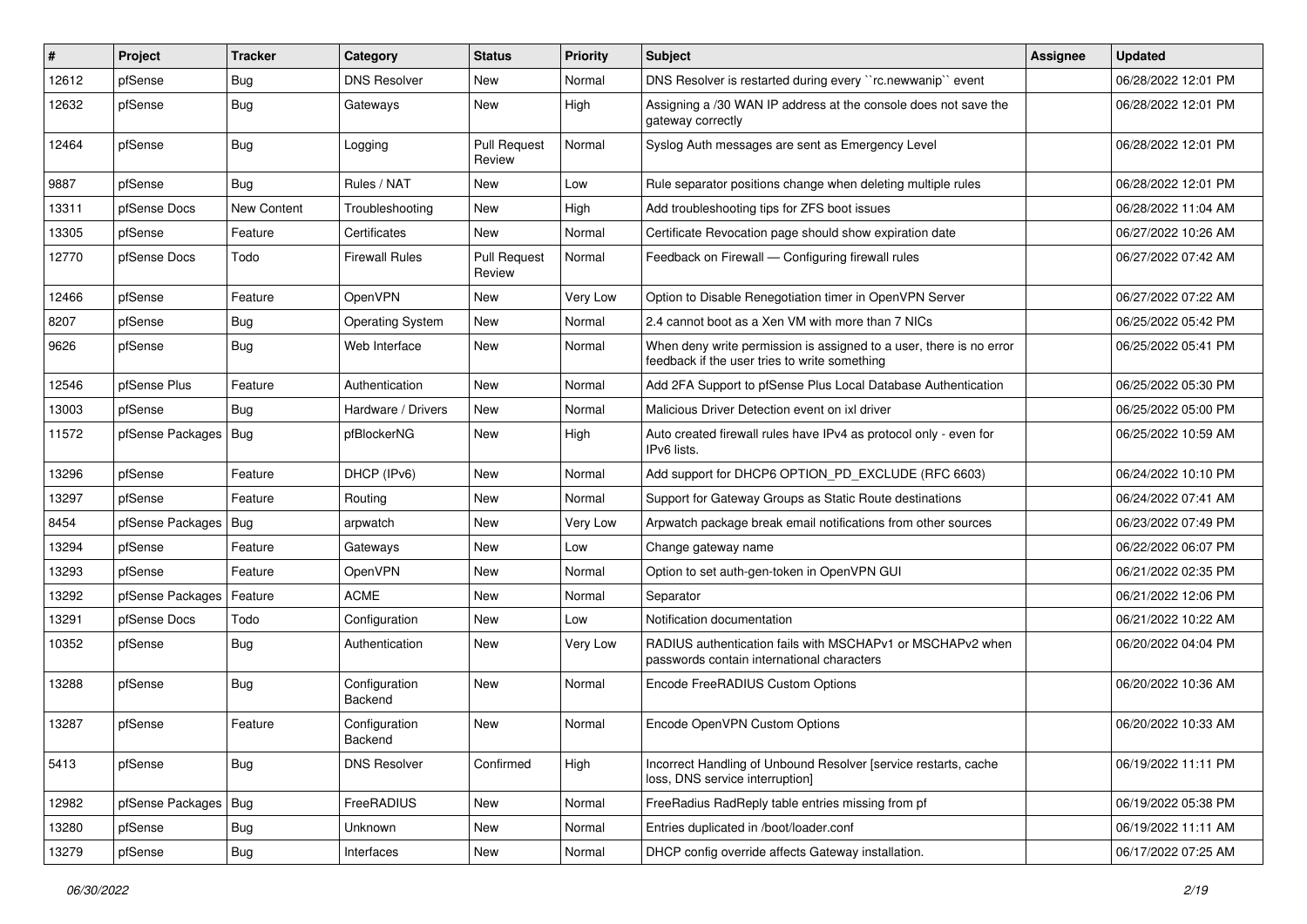| #     | Project                    | <b>Tracker</b> | Category                        | <b>Status</b> | <b>Priority</b> | <b>Subject</b>                                                                                  | <b>Assignee</b> | <b>Updated</b>      |
|-------|----------------------------|----------------|---------------------------------|---------------|-----------------|-------------------------------------------------------------------------------------------------|-----------------|---------------------|
| 13167 | pfSense                    | <b>Bug</b>     | <b>Dynamic DNS</b>              | <b>New</b>    | Normal          | phpDynDNS: DigitalOcean ddns update fails (bad request, invalid<br>character '-' in request id) |                 | 06/16/2022 09:30 PM |
| 13277 | pfSense                    | Bug            | <b>IGMP Proxy</b>               | <b>New</b>    | Normal          | IGMP Proxy webConfigurator Page Always Produces Error                                           |                 | 06/16/2022 07:50 PM |
| 13276 | pfSense                    | Bug            | <b>IGMP Proxy</b>               | <b>New</b>    | Normal          | IGMP Proxy Error Message for Logging Links to System Log<br>Instead of Routing Log              |                 | 06/16/2022 07:48 PM |
| 13273 | pfSense                    | Bug            | DHCP (IPv4)                     | <b>New</b>    | Normal          | dhclient can use conflicting recorded leases                                                    |                 | 06/14/2022 11:07 AM |
| 13180 | pfSense Packages           | Bug            | pfBlockerNG                     | <b>New</b>    | High            | High CPU Utilization with pfb_filterlsince PfBlockerNG update to<br>devel 3.1.0 4               |                 | 06/14/2022 08:00 AM |
| 13268 | pfSense                    | Todo           | Console Menu                    | Ready To Test | Normal          | columns don't align nicely in console with medium-long interface<br>names                       |                 | 06/12/2022 10:32 PM |
| 13267 | pfSense                    | Bug            | OpenVPN                         | <b>New</b>    | Normal          | dpinger continues to run on OpenVPN gateway after OpenVPN<br>service is stopped.                |                 | 06/12/2022 02:49 PM |
| 13074 | pfSense Plus               | Bug            | Cryptographic<br>Modules        | <b>New</b>    | Normal          | AES-GCM with SafeXcel on Netgate 2100 causes MBUF overload                                      |                 | 06/12/2022 11:14 AM |
| 13252 | pfSense                    | <b>Bug</b>     | Upgrade                         | <b>New</b>    | Normal          | reduce frequency of php-fpm socket connection attempts from<br>check reload status              |                 | 06/12/2022 11:11 AM |
| 13206 | pfSense Plus               | <b>Bug</b>     | Hardware / Drivers              | <b>New</b>    | Normal          | SG-3100 LED GPIO hangs                                                                          |                 | 06/11/2022 07:01 PM |
| 13256 | pfSense                    | Feature        | DHCP (IPv4)                     | New           | Normal          | Better handling of duplicate IPs in static DHCP assignments                                     |                 | 06/11/2022 04:51 PM |
| 13264 | pfSense                    | Feature        | <b>IPsec</b>                    | <b>New</b>    | Normal          | IPSec Phase2 select multiple PFS key groups                                                     |                 | 06/10/2022 04:29 PM |
| 13263 | pfSense                    | <b>Bug</b>     | DHCP (IPv4)                     | <b>New</b>    | Low             | Deleting a static DHCP entry when the related IP is not in the arp<br>table spams the log       |                 | 06/10/2022 11:18 AM |
| 10446 | pfSense                    | Feature        | Rules / NAT                     | <b>New</b>    | Very Low        | VIP address is not shown in firewall rules                                                      |                 | 06/09/2022 02:07 PM |
| 13260 | pfSense                    | Feature        | Authentication                  | New           | Normal          | Add support for OpenVPN static-challenge                                                        |                 | 06/09/2022 02:04 PM |
| 10436 | pfSense Packages   Bug     |                | softflowd                       | <b>New</b>    | Normal          | softflowd no longer sends flow data after upgrade (v0.9.9_1 -><br>v1.0.0                        |                 | 06/07/2022 12:25 AM |
| 12878 | pfSense                    | Bug            | <b>Traffic Shaper</b><br>(ALTQ) | Incomplete    | Normal          | Traffic shaping by interface, route queue bandwidth inbound, out by<br>a large factor.          |                 | 06/06/2022 07:03 AM |
| 13249 | pfSense                    | Bug            | Console Menu                    | <b>New</b>    | Normal          | Running playback comands multiple times results in PHP error                                    |                 | 06/06/2022 07:02 AM |
| 13248 | pfSense                    | Regression     | DHCP (IPv6)                     | <b>New</b>    | Normal          | IPv6 Router Advertisements runs when config.xml does not contain<br>an entry for the interface  |                 | 06/05/2022 07:44 PM |
| 13247 | pfSense Packages   Bug     |                | open-vm-tools                   | New           | Low             | Open-VM-Tools service actions do not work                                                       |                 | 06/05/2022 07:09 PM |
| 13246 | pfSense Packages   Feature |                | iperf                           | New           | Normal          | iperf3 service controls do not work                                                             |                 | 06/05/2022 06:51 PM |
| 12974 | pfSense Plus               | <b>Bug</b>     | Installer                       | New           | Normal          | Typing anything into 1100/2100 recovery installer causes process to<br>stop                     |                 | 06/05/2022 04:10 PM |
| 12821 | pfSense                    | Regression     | Hardware / Drivers              | Confirmed     | Normal          | Intel e1000 driver (em & igb) cannot pass VLAN0 tagged packets                                  |                 | 06/05/2022 08:23 AM |
| 13244 | pfSense                    | Feature        | Web Interface                   | New           | Normal          | Add help text under Timezone settings in the GUI                                                |                 | 06/03/2022 01:00 PM |
| 13242 | pfSense                    | Feature        | Gateway Monitoring              | New           | Normal          | Enhancements to static route creation/deletion for dpinger monitor<br>IP <sub>s</sub>           |                 | 06/03/2022 11:20 AM |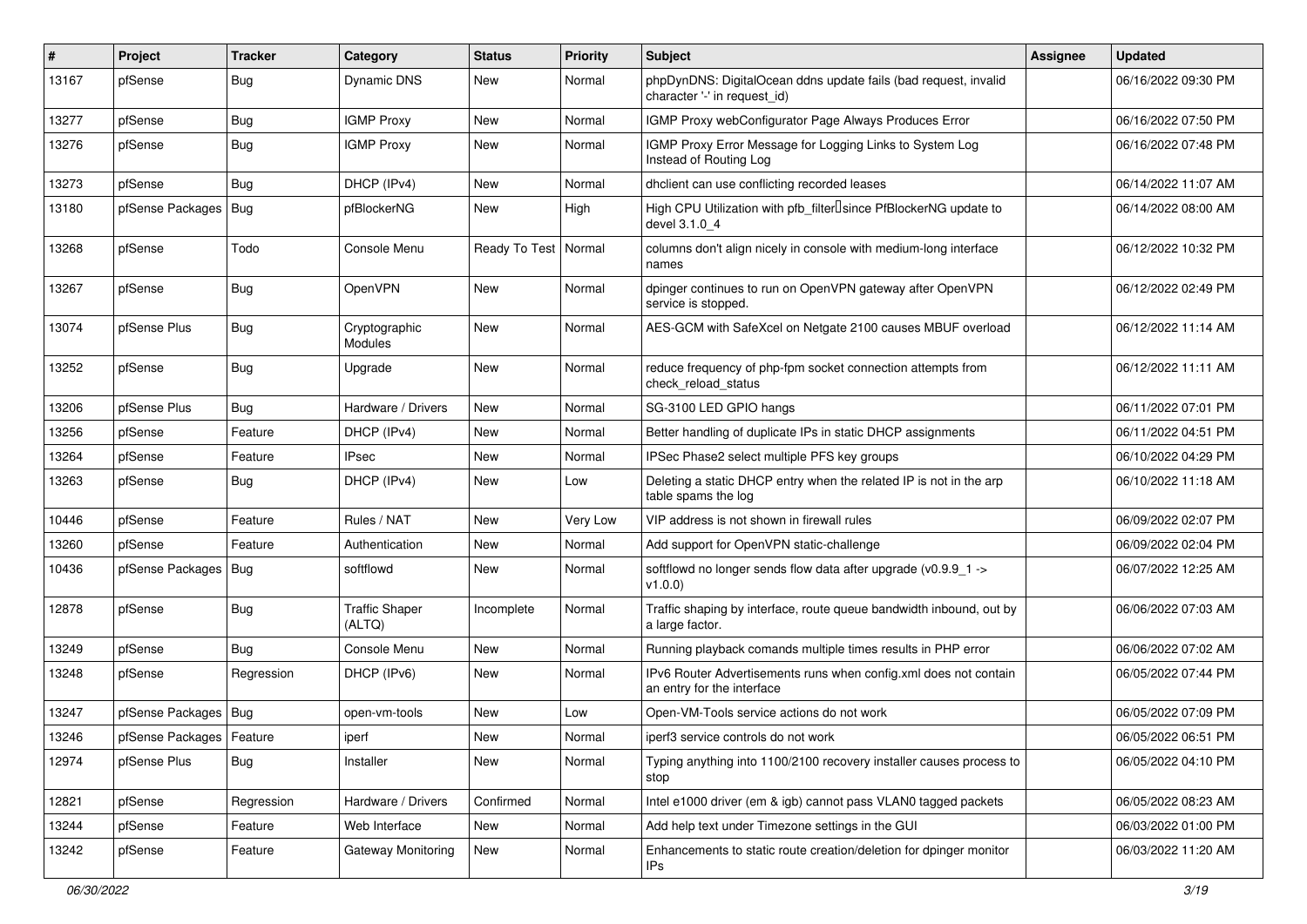| #     | Project                    | <b>Tracker</b> | Category               | <b>Status</b> | <b>Priority</b> | <b>Subject</b>                                                                                     | <b>Assignee</b> | <b>Updated</b>      |
|-------|----------------------------|----------------|------------------------|---------------|-----------------|----------------------------------------------------------------------------------------------------|-----------------|---------------------|
| 12095 | pfSense                    | Bug            | Authentication         | New           | Normal          | Memory leak in pcscd                                                                               |                 | 06/01/2022 01:01 PM |
| 13237 | pfSense                    | Bug            | DHCP (IPv6)            | <b>New</b>    | Normal          | dhcp6c script cannot be executed safely                                                            |                 | 06/01/2022 11:20 AM |
| 13236 | pfSense Docs               | Todo           | Products               | New           | Normal          | Document link speed limitations with igc and ix on 6100/4100                                       |                 | 05/31/2022 05:53 PM |
| 13233 | pfSense Plus               | <b>Bug</b>     | OpenVPN                | Feedback      | Normal          | OpenVPN DCO connection fails with Auth Digest Algorithm set to<br><b>SHA512</b>                    |                 | 05/31/2022 03:39 PM |
| 10818 | pfSense Packages           | Feature        | New Package<br>Request | <b>New</b>    | Normal          | <b>UDP Broadcast Relay</b>                                                                         |                 | 05/31/2022 02:13 AM |
| 12534 | pfSense Plus               | Feature        | Hardware / Drivers     | <b>New</b>    | Normal          | Generate a ISO Image for Remote Restore of pfSense Plus on the<br>XG-1537 and 1541 units with IPMI |                 | 05/30/2022 10:28 AM |
| 12877 | pfSense                    | Bug            | Dynamic DNS            | Feedback      | Normal          | Cloudflare DynDNS fails to update more than two addresses                                          |                 | 05/29/2022 06:56 PM |
| 8173  | pfSense                    | Feature        | Interfaces             | <b>New</b>    | Normal          | dhcp6c - RAW Options                                                                               |                 | 05/29/2022 05:34 PM |
| 12875 | pfSense                    | Bug            | Package System         | <b>New</b>    | Normal          | Import zabbix-agent6 and zabbix-proxy6 from FreeBSD Ports                                          |                 | 05/28/2022 06:50 PM |
| 12658 | pfSense Packages           | Feature        | darkstat               | <b>New</b>    | Normal          | Adding prometheus metrics to darkstat                                                              |                 | 05/27/2022 09:44 PM |
| 13227 | pfSense                    | Feature        | <b>IPsec</b>           | New           | High            | Enable IPSec Virtual IP Pool assignment by Radius for Mobile<br>Users - SIMPLE FIX                 |                 | 05/27/2022 10:15 AM |
| 13224 | pfSense                    | <b>Bug</b>     | Notifications          | <b>New</b>    | Normal          | Email notification flood when UPS (NUT) and WAN send<br>notifications                              |                 | 05/27/2022 01:58 AM |
| 13222 | pfSense                    | <b>Bug</b>     | UPnP/NAT-PMP           | <b>New</b>    | Normal          | CARP IP does not listen for NAT-PMP packets                                                        |                 | 05/26/2022 02:28 PM |
| 13220 | pfSense                    | Feature        | Captive Portal         | <b>New</b>    | Very Low        | Voucher per-roll bandwidth restrictions and traffic quotas                                         |                 | 05/26/2022 08:16 AM |
| 13219 | pfSense                    | Feature        | Captive Portal         | <b>New</b>    | Very Low        | Enable/Disable single voucher roll                                                                 |                 | 05/26/2022 08:14 AM |
| 9536  | pfSense                    | Feature        | DHCP (IPv6)            | New           | Normal          | Support dynamic prefix in DHCPv6 Server                                                            |                 | 05/25/2022 04:27 AM |
| 12796 | pfSense                    | Bug            | Upgrade                | Confirmed     | Normal          | 2.5.2 -> 2.6.0 upgrade segfaults if certain packages are installed.                                |                 | 05/24/2022 07:43 AM |
| 13207 | pfSense Packages           | Feature        | pfBlockerNG            | New           | Normal          | The feed column on the Alerts page is confusing                                                    |                 | 05/24/2022 04:56 AM |
| 13202 | pfSense Packages           | Bug            | pfBlockerNG            | <b>New</b>    | Normal          | Missing Protocols on IP Feed Groups Advanced Inbound/Outbound<br><b>Firewall Rule settings</b>     |                 | 05/23/2022 08:58 AM |
| 13201 | pfSense Packages           | Feature        | pfBlockerNG            | <b>New</b>    | Normal          | Add FireHol Security IP Feeds                                                                      |                 | 05/23/2022 06:34 AM |
| 13200 | pfSense Packages           | Feature        | pfBlockerNG            | New           | Normal          | Custom DNS Servers for Alert settings                                                              |                 | 05/23/2022 06:16 AM |
| 13196 | pfSense Packages   Feature |                | pfBlockerNG            | New           | Normal          | remove NoVirusThanks feed                                                                          |                 | 05/23/2022 06:05 AM |
| 13198 | pfSense Packages           | Feature        | pfBlockerNG            | New           | Normal          | Dark Theme Styling issues - Alerts White bar                                                       |                 | 05/23/2022 06:05 AM |
| 13199 | pfSense Packages   Feature |                | pfBlockerNG            | New           | Normal          | Feed groups should not have the first listing in the group bar                                     |                 | 05/23/2022 06:03 AM |
| 13197 | pfSense Packages   Feature |                | pfBlockerNG            | New           | Normal          | Put a Single donation link and a proper patreon lin in the pfBlocker<br>Support Banner / Widget    |                 | 05/23/2022 05:35 AM |
| 13195 | pfSense Packages           | Feature        | pfBlockerNG            | New           | Normal          | Dedicated website for Feed mangement - Community Driven                                            |                 | 05/23/2022 05:22 AM |
| 13194 | pfSense Packages           | Bug            | pfBlockerNG            | New           | Normal          | Remove dead Malc0de feed                                                                           |                 | 05/23/2022 05:16 AM |
| 13187 | pfSense                    | Documentation  | Upgrade                | New           | Normal          | Azure Frequently asked questions                                                                   |                 | 05/20/2022 06:52 AM |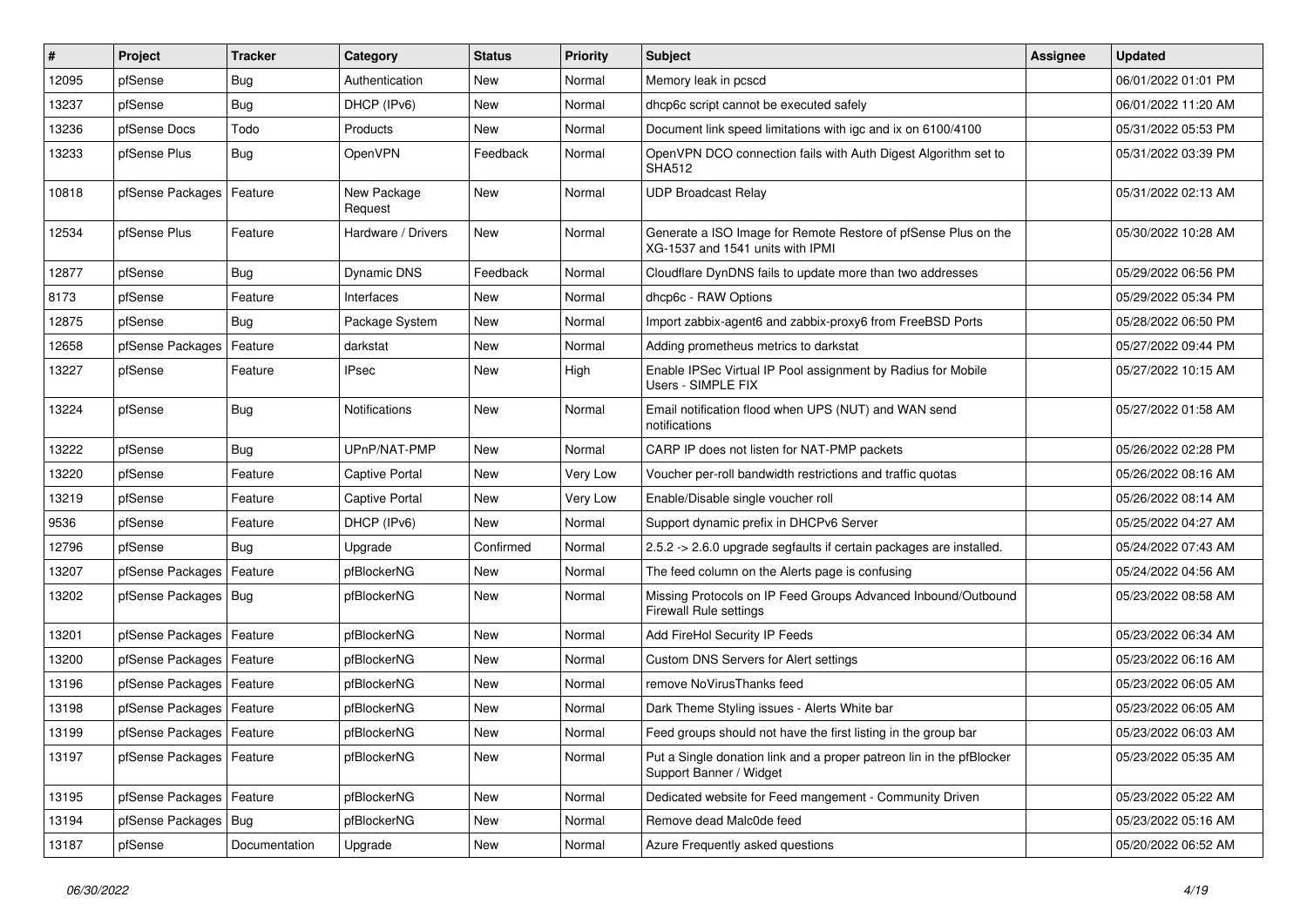| #     | Project                | <b>Tracker</b> | Category                            | <b>Status</b>                 | <b>Priority</b> | <b>Subject</b>                                                                                                                      | <b>Assignee</b> | <b>Updated</b>      |
|-------|------------------------|----------------|-------------------------------------|-------------------------------|-----------------|-------------------------------------------------------------------------------------------------------------------------------------|-----------------|---------------------|
| 13179 | pfSense Packages       | Feature        | pfBlockerNG                         | <b>New</b>                    | High            | Search based on CIDR                                                                                                                |                 | 05/17/2022 09:45 AM |
| 13168 | pfSense                | Feature        | Dashboard                           | <b>New</b>                    | Low             | Multiple Dashboard views for a single user                                                                                          |                 | 05/16/2022 07:53 AM |
| 9295  | pfSense                | Bug            | <b>PPPoE Server</b>                 | <b>New</b>                    | Very High       | IPv6 PD does not work with PPPOE (Server & Client)                                                                                  |                 | 05/15/2022 10:53 AM |
| 13165 | pfSense                | Feature        | Dashboard                           | <b>Pull Request</b><br>Review | Normal          | Feat: live update for Services dashboard widget                                                                                     |                 | 05/15/2022 01:48 AM |
| 13158 | pfSense                | <b>Bug</b>     | Web Interface                       | <b>New</b>                    | Normal          | Input validation error when applying limiter changes                                                                                |                 | 05/14/2022 05:32 PM |
| 13159 | pfSense                | Todo           | Web Interface                       | New                           | Very Low        | Decrease distance between img-buttons in webGUI to eliminate<br>mistake entry                                                       |                 | 05/14/2022 06:52 AM |
| 13161 | pfSense                | Feature        | Web Interface                       | <b>New</b>                    | Very Low        | FLASH PORT'S LED button, to help quickly find port that need to be<br>connected to patch&cable                                      |                 | 05/14/2022 06:35 AM |
| 13160 | pfSense Packages       | Feature        | Status Monitoring                   | <b>Pull Request</b><br>Review | Normal          | Option to sort monitoring graph views                                                                                               |                 | 05/13/2022 12:06 PM |
| 9024  | pfSense                | Bug            | <b>Traffic Shaper</b><br>(Limiters) | Feedback                      | Normal          | Ping packet loss under load when using limiters                                                                                     |                 | 05/12/2022 11:55 AM |
| 13144 | pfSense                | <b>Bug</b>     | Rules / NAT                         | <b>New</b>                    | Very Low        | Firewall rule entries can get out of sync when entries are deleted<br>while other administrators are editing entries simultaneously |                 | 05/10/2022 07:26 AM |
| 13141 | pfSense Packages       | Bug            | squidguard                          | <b>New</b>                    | Normal          | wrong page squidguard block                                                                                                         |                 | 05/09/2022 05:33 PM |
| 12597 | pfSense Docs           | New Content    | Hardware                            | <b>New</b>                    | Normal          | How to reset IPMI settings and password for Netgate appliances                                                                      |                 | 05/07/2022 12:33 PM |
| 13138 | pfSense Packages       | Feature        | pfBlockerNG                         | New                           | Normal          | DNS over HTTPS/TLS Blocking should be removed from<br>SafeSearch                                                                    |                 | 05/07/2022 02:52 AM |
| 13137 | pfSense Packages       | Feature        | pfBlockerNG                         | New                           | Normal          | ckuethe/doh-blocklist.txt add to DoH feeds                                                                                          |                 | 05/07/2022 02:39 AM |
| 13136 | pfSense Packages       | Feature        | pfBlockerNG                         | <b>New</b>                    | Normal          | Add crypt0rr DNS-over-HTTPS (DOH) provider list feeds                                                                               |                 | 05/07/2022 02:27 AM |
| 13063 | pfSense Packages       | Feature        | Cellular                            | <b>Pull Request</b><br>Review | Normal          | Cellular package shall support more modems and NMEA port                                                                            |                 | 05/06/2022 02:38 PM |
| 13053 | pfSense Packages       | Bug            | <b>ACME</b>                         | <b>New</b>                    | Normal          | LoopiaAPI error handling                                                                                                            |                 | 05/05/2022 10:58 AM |
| 13128 | pfSense Packages       | Bug            | Zabbix                              | <b>New</b>                    | Normal          | Zabbix Agent 6: HA Server Setup                                                                                                     |                 | 05/05/2022 01:55 AM |
| 13110 | pfSense                | <b>Bug</b>     | CARP                                | <b>New</b>                    | Very Low        | changing CARP VIP address does not update outbound NAT<br>interface IP                                                              |                 | 05/03/2022 02:52 PM |
| 13098 | pfSense Packages       | Bug            | haproxy                             | Feedback                      | Low             | HAProxy Virtual IP broken link under Frontend setup                                                                                 |                 | 04/27/2022 08:35 AM |
| 4500  | pfSense                | Bug            | UPnP/NAT-PMP                        | Confirmed                     | Normal          | Some miniupnp port mappings are not displayed in the Status page                                                                    |                 | 04/25/2022 12:49 PM |
| 13091 | pfSense                | Feature        | <b>OpenVPN</b>                      | <b>New</b>                    | Normal          | RFE: Ability to specify the order of OpenVPN Authentication servers                                                                 |                 | 04/22/2022 04:30 PM |
| 13087 | pfSense                | <b>Bug</b>     | OpenVPN                             | <b>New</b>                    | Normal          | OpenVPN Server: hide WINS servers list when netbios option is<br>unchecked while WINS servers is checked                            |                 | 04/22/2022 10:29 AM |
| 12073 | pfSense Packages       | Bug            | NET-SNMP                            | Feedback                      | Normal          | netsnmptrapd.conf syntax is wrong                                                                                                   |                 | 04/21/2022 12:40 PM |
| 12330 | pfSense Packages       | Bug            | pfBlockerNG                         | Feedback                      | Normal          | pfBlockerNG devel creating invalid NAT rules on boot                                                                                |                 | 04/21/2022 12:40 PM |
| 12114 | pfSense Packages   Bug |                | syslog-ng                           | Feedback                      | Normal          | syslog-ng only binds to the last specified interface                                                                                |                 | 04/21/2022 12:40 PM |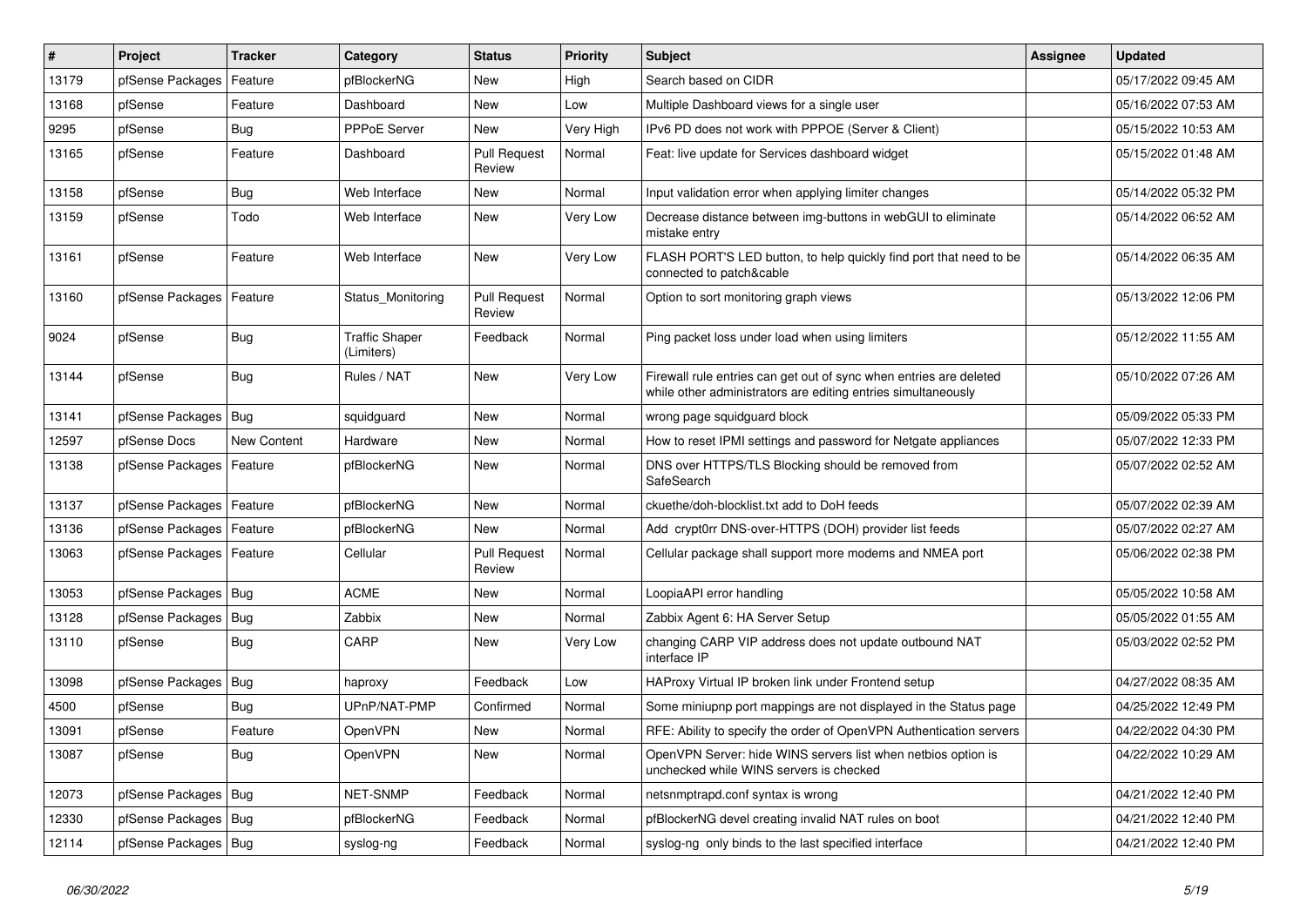| $\vert$ # | Project                    | <b>Tracker</b> | Category                     | <b>Status</b> | <b>Priority</b> | <b>Subject</b>                                                                                  | Assignee | <b>Updated</b>      |
|-----------|----------------------------|----------------|------------------------------|---------------|-----------------|-------------------------------------------------------------------------------------------------|----------|---------------------|
| 10445     | pfSense Packages   Bug     |                | <b>BIND</b>                  | Feedback      | Normal          | BIND crashed when added RPZ. rpz is not a master or slave zone.                                 |          | 04/21/2022 12:40 PM |
| 10936     | pfSense Packages   Bug     |                | haproxy                      | Feedback      | Normal          | both haproxy/haproxy-devel non-existent option lb-agent-chk                                     |          | 04/21/2022 12:40 PM |
| 10796     | pfSense Packages   Feature |                | Cellular                     | Feedback      | Normal          | Huawei ME909u-521 support                                                                       |          | 04/21/2022 12:40 PM |
| 10692     | pfSense Packages   Bug     |                | <b>PIMD</b>                  | Feedback      | Normal          | PIMD starts twice at boot                                                                       |          | 04/21/2022 12:40 PM |
| 11185     | pfSense Packages   Bug     |                | ntop                         | Feedback      | Normal          | Redis service stopping before NtopNg                                                            |          | 04/21/2022 12:40 PM |
| 11434     | pfSense Packages   Bug     |                | squidguard                   | Feedback      | Normal          | SquidGuard over 1.16.18 11                                                                      |          | 04/21/2022 12:40 PM |
| 10393     | pfSense Packages   Bug     |                | syslog-ng                    | Feedback      | Normal          | Syslog-ng TLS support is broken                                                                 |          | 04/21/2022 12:40 PM |
| 10330     | pfSense Packages   Bug     |                | <b>BIND</b>                  | Feedback      | Normal          | BIND zone configuration displays wrong DS resource record with<br>inline DNSSEC signing enabled |          | 04/21/2022 12:40 PM |
| 9916      | pfSense Packages   Feature |                | <b>BIND</b>                  | Feedback      | Normal          | Check allow-transfer in custom option when the zone is slave                                    |          | 04/21/2022 12:40 PM |
| 7039      | pfSense Packages   Bug     |                | haproxy                      | Feedback      | Normal          | HAProxy backend configuration does not handle intermediate CAs<br>properly                      |          | 04/21/2022 12:40 PM |
| 7797      | pfSense Packages   Bug     |                | Squid                        | Feedback      | Normal          | Squid Reverse Proxy alternating between destinations                                            |          | 04/21/2022 12:40 PM |
| 9762      | pfSense Packages           | Feature        | Squid                        | Feedback      | Normal          | Squid Reverse Proxy Change redir domain(s) to use regex                                         |          | 04/21/2022 12:40 PM |
| 10909     | pfSense Packages   Feature |                | PIMD                         | <b>New</b>    | Normal          | #define MAXVIFS 32 to 64                                                                        |          | 04/21/2022 12:39 PM |
| 10530     | pfSense                    | <b>Bug</b>     | Upgrade                      | <b>New</b>    | Normal          | Convert config version to be based on product version                                           |          | 04/21/2022 12:39 PM |
| 10544     | pfSense                    | Bug            | User Manager /<br>Privileges | <b>New</b>    | Normal          | It's not possible to add a user to group operator using the qui                                 |          | 04/21/2022 12:39 PM |
| 11970     | pfSense Packages   Bug     |                | Coreboot                     | New           | Normal          | Netgate Firmware Upgrade Doesn't Work on XG-2758                                                |          | 04/21/2022 12:39 PM |
| 10690     | pfSense                    | Bug            | Installer                    | <b>New</b>    | Low             | Not possible to make UFS install on ZFS formatted drive                                         |          | 04/21/2022 12:39 PM |
| 11398     | pfSense Packages           | Bug            | pfBlockerNG                  | <b>New</b>    | Normal          | pfBlocker upgrade hangs forever                                                                 |          | 04/21/2022 12:39 PM |
| 9384      | pfSense                    | Bug            | Interfaces                   | Confirmed     | Normal          | devd putting "\$" before variable contents when using single quotes                             |          | 04/21/2022 12:39 PM |
| 9544      | pfSense                    | Feature        | Routing                      | <b>New</b>    | Normal          | Enable RADIX_MPATH                                                                              |          | 04/21/2022 12:39 PM |
| 9136      | pfSense                    | Bug            | DHCP (IPv6)                  | New           | High            | IPv6 Tracking Interfaces Lose IPv6 Address in Certain Cases                                     |          | 04/21/2022 12:39 PM |
| 10297     | pfSense Packages           | Feature        | FreeRADIUS                   | Assigned      | Normal          | IPv6 user attributes                                                                            |          | 04/21/2022 12:39 PM |
| 10502     | pfSense Packages   Bug     |                | lldpd                        | In Progress   | Normal          | LLDP spamming errors on Netgate XG-7100                                                         |          | 04/21/2022 12:39 PM |
| 9165      | pfSense                    | Feature        | Authentication               | New           | Normal          | only IPs can be added to sshguard whitelist                                                     |          | 04/21/2022 12:39 PM |
| 8264      | pfSense Packages   Bug     |                | FreeRADIUS                   | New           | Normal          | Radiusd restart on WAN change results in freeradius not running<br>(and possible solution)      |          | 04/21/2022 12:39 PM |
| 8313      | pfSense                    | Bug            | Notifications                | New           | Normal          | STARTTLS auto detection not working                                                             |          | 04/21/2022 12:39 PM |
| 10513     | pfSense                    | Bug            | Rules / NAT                  | New           | Normal          | State issues with policy routing and HA failover                                                |          | 04/21/2022 12:39 PM |
| 790       | pfSense                    | Feature        | <b>Operating System</b>      | New           | Normal          | Advanced options for dnsclient (resolv.conf)                                                    |          | 04/21/2022 12:39 PM |
| 946       | pfSense                    | Feature        | <b>IPsec</b>                 | New           | Normal          | Allow aliases to be used to define IPsec phase 2 networks                                       |          | 04/21/2022 12:39 PM |
| 5786      | pfSense                    | <b>Bug</b>     | Web Interface                | New           | Normal          | Check WebConfigurator port for conflicts                                                        |          | 04/21/2022 12:39 PM |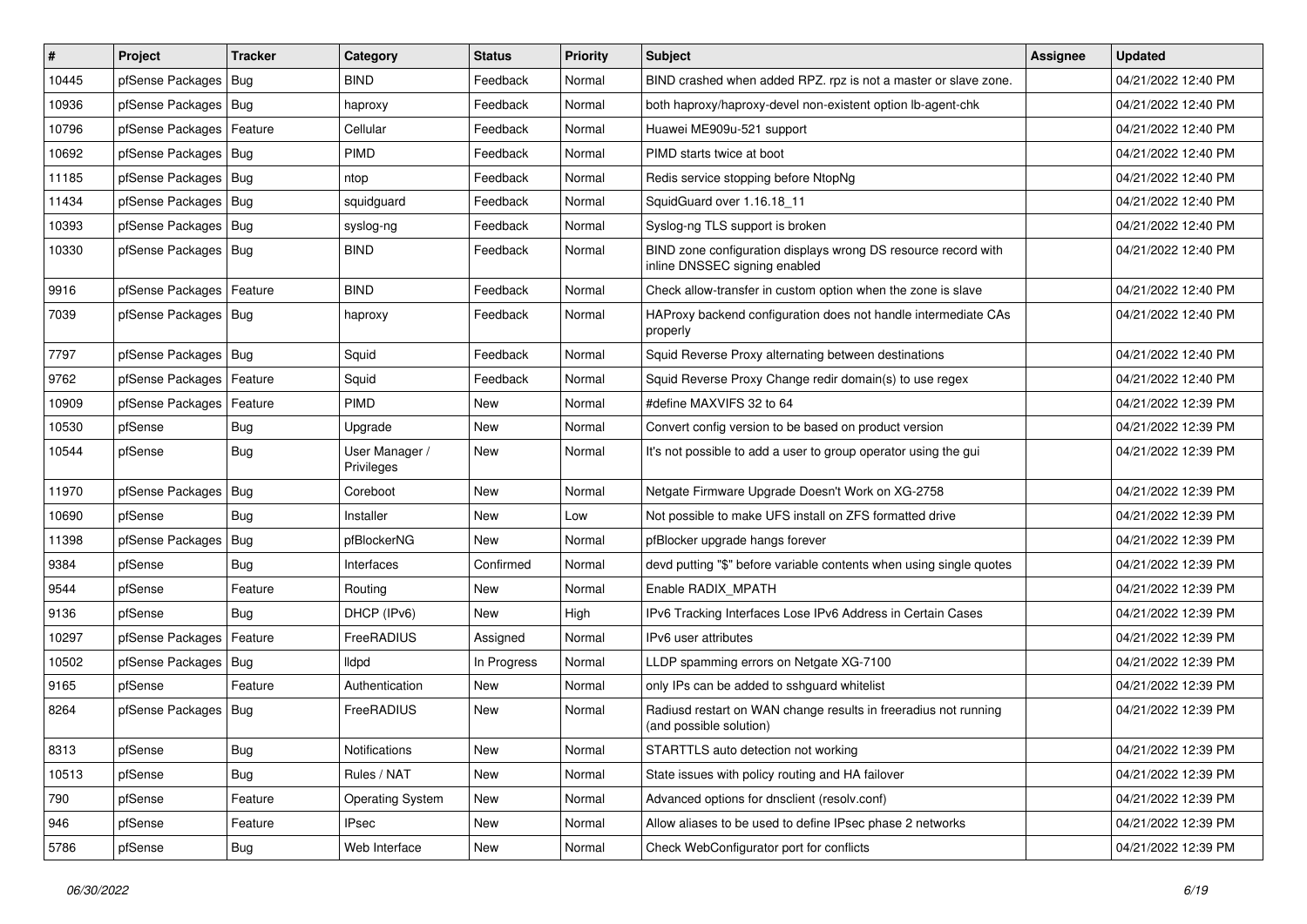| #     | Project                | <b>Tracker</b> | Category                        | <b>Status</b>                 | <b>Priority</b> | <b>Subject</b>                                                                                              | <b>Assignee</b> | <b>Updated</b>      |
|-------|------------------------|----------------|---------------------------------|-------------------------------|-----------------|-------------------------------------------------------------------------------------------------------------|-----------------|---------------------|
| 5510  | pfSense                | Feature        | Package System                  | <b>New</b>                    | Normal          | Need a simple way to enable/disable package-installed services                                              |                 | 04/21/2022 12:39 PM |
| 6823  | pfSense                | Bug            | Interfaces                      | New                           | Normal          | No connectivity after changing link state to UP                                                             |                 | 04/21/2022 12:39 PM |
| 7138  | pfSense                | Bug            | DHCP (IPv6)                     | Assigned                      | Normal          | Pfsense wide dhcpv6 client doesn't recognise ifid statement                                                 |                 | 04/21/2022 12:39 PM |
| 6186  | pfSense                | Bug            | Services                        | New                           | Normal          | race conditions in service startup                                                                          |                 | 04/21/2022 12:39 PM |
| 4154  | pfSense                | <b>Bug</b>     | User Manager /<br>Privileges    | Confirmed                     | Normal          | RADIUS authentication not working over IPv6                                                                 |                 | 04/21/2022 12:39 PM |
| 5074  | pfSense                | Feature        | Upgrade                         | New                           | Normal          | Standard release notes URLs to facilitate GUI viewing before<br>upgrade                                     |                 | 04/21/2022 12:39 PM |
| 1337  | pfSense                | Feature        | Interfaces                      | Assigned                      | Normal          | VLANs with different MAC address than parent interface                                                      |                 | 04/21/2022 12:39 PM |
| 12183 | pfSense                | Regression     | Interfaces                      | New                           | Low             | Changing MAC address for PPP parent interface stopped working                                               |                 | 04/20/2022 04:16 PM |
| 10426 | pfSense Packages       | Bug            | Filer                           | Feedback                      | Normal          | Filer must validate that File name is unig                                                                  |                 | 04/20/2022 11:02 AM |
| 13072 | pfSense                | Feature        | <b>Traffic Shaper</b><br>(ALTQ) | <b>Pull Request</b><br>Review | Very Low        | Matching background/font colors of queue values with dark theme.                                            |                 | 04/19/2022 07:32 AM |
| 13073 | pfSense Packages   Bug |                | Squid                           | New                           | Normal          | ClamAV - clamd dies with high CPU load and thus the C-ICAP of<br>squid-reverse proxy causes http:500 errors |                 | 04/19/2022 05:38 AM |
| 13068 | pfSense                | Bug            | Aliases / Tables                | <b>New</b>                    | Normal          | Error loading rules when URL Table IPs content is empty                                                     |                 | 04/17/2022 09:07 PM |
| 13067 | pfSense                | <b>Bug</b>     | <b>FilterDNS</b>                | <b>New</b>                    | Normal          | filterdns resolve interval is twice the intended value                                                      |                 | 04/17/2022 07:45 PM |
| 2358  | pfSense                | Feature        | Rules / NAT                     | <b>New</b>                    | Normal          | NAT64 Support                                                                                               |                 | 04/16/2022 06:52 PM |
| 12338 | pfSense Packages       | <b>Bug</b>     | <b>RRD Summary</b>              | <b>New</b>                    | Normal          | RRD Summary does not report data on 3100                                                                    |                 | 04/15/2022 02:54 PM |
| 13058 | pfSense                | Todo           | Rules / NAT                     | New                           | Normal          | Add static routes and directly connected networks back to policy<br>route negation rules                    |                 | 04/13/2022 08:05 AM |
| 13051 | pfSense                | Bug            | <b>Traffic Shaper</b><br>(ALTQ) | New                           | Normal          | Firewall traffic shaper by interface selection unknow                                                       |                 | 04/12/2022 07:03 AM |
| 12522 | pfSense                | Feature        | OpenVPN                         | New                           | Very Low        | More flexible Client-Specific Override options for controlling options<br>pushed to clients                 |                 | 04/11/2022 03:11 PM |
| 13046 | pfSense                | Bug            | Rules / NAT                     | New                           | Normal          | Floating rule applied to IPv6 interface with a SLAAC DHCPv6<br>gateway reports error on boot                |                 | 04/11/2022 09:50 AM |
| 13045 | pfSense Packages       | Bug            | WireGuard                       | New                           | Normal          | Firewall floating rules ignore WireGuard traffic                                                            |                 | 04/11/2022 09:40 AM |
| 13044 | pfSense Packages       | Feature        | Mail report                     | <b>New</b>                    | Normal          | Customized reporting                                                                                        |                 | 04/11/2022 09:22 AM |
| 13043 | pfSense Packages   Bug |                | WireGuard                       | New                           | Normal          | OSPF over Wireguard interface doesn't populate neighbors after<br>reboot                                    |                 | 04/11/2022 09:22 AM |
| 13039 | pfSense Packages       | Feature        | AWS VPC                         | New                           | Normal          | Handle transit gateway VPNs in the AWS VPN wizard                                                           |                 | 04/11/2022 07:31 AM |
| 12524 | pfSense Plus           | Feature        | <b>Operating System</b>         | New                           | Normal          | OpenSSL QAT Engine                                                                                          |                 | 04/10/2022 02:54 AM |
| 12950 | pfSense                | <b>Bug</b>     | Routing                         | New                           | Normal          | OpenVPN as default gateway does not get set at boot time                                                    |                 | 04/09/2022 05:46 PM |
| 13017 | pfSense                | Feature        | Packet Capture                  | New                           | Normal          | Packet capture: add preview results while capture is running                                                |                 | 04/09/2022 11:08 AM |
| 9833  | pfSense Packages       | Feature        | ACME                            | New                           | Normal          | ACME: add ability to use custom ACME server                                                                 |                 | 04/07/2022 11:31 AM |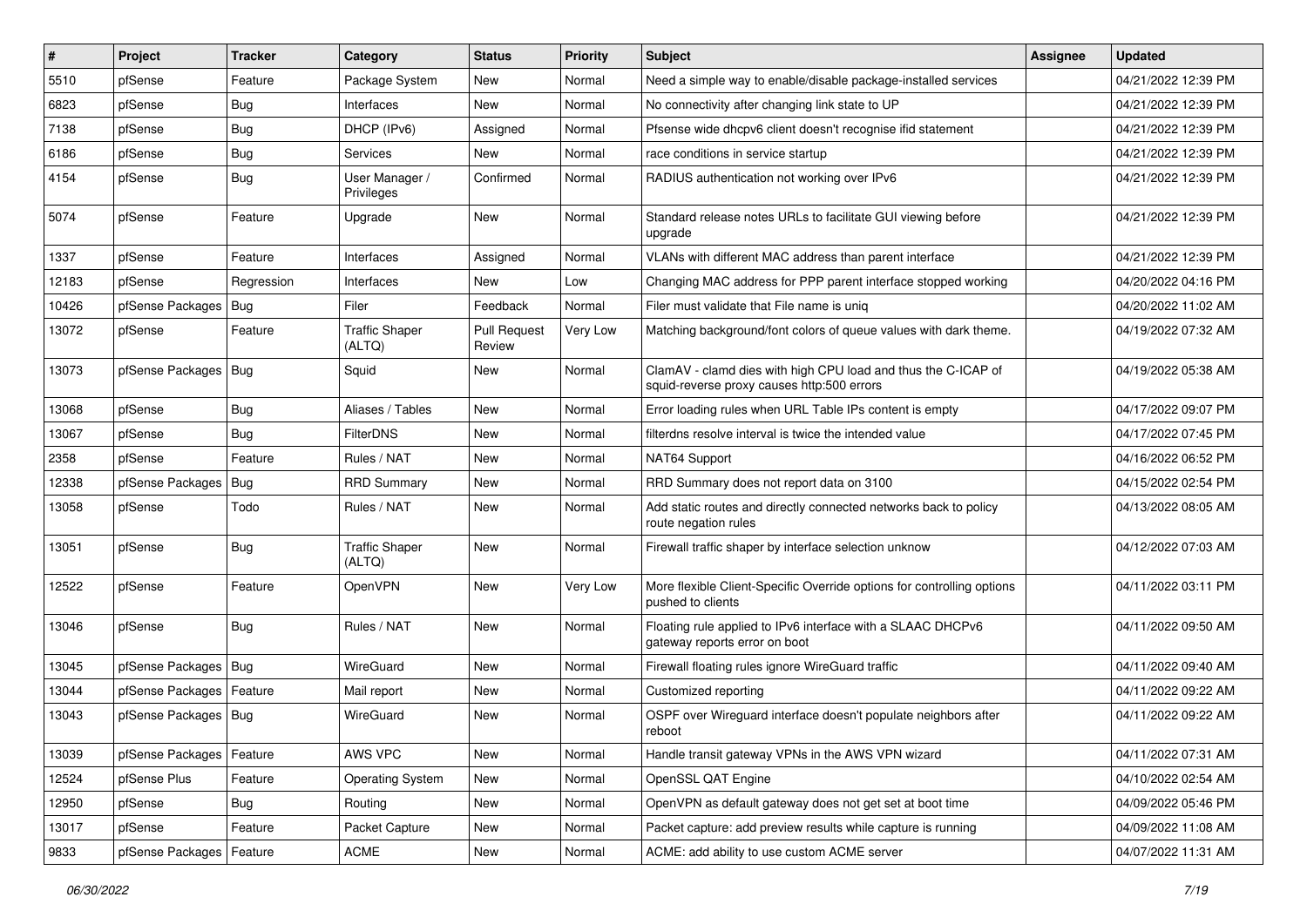| ∦     | Project                    | <b>Tracker</b>     | Category                                 | <b>Status</b> | <b>Priority</b> | <b>Subject</b>                                                                                                                      | <b>Assignee</b> | <b>Updated</b>      |
|-------|----------------------------|--------------------|------------------------------------------|---------------|-----------------|-------------------------------------------------------------------------------------------------------------------------------------|-----------------|---------------------|
| 13022 | pfSense Packages   Bug     |                    | haproxy                                  | Feedback      | Normal          | HAProxy - Sub Frontends ignore Client verification CA certificates                                                                  |                 | 04/06/2022 12:55 PM |
| 12956 | pfSense Packages   Bug     |                    | Suricata                                 | Confirmed     | Normal          | suricata fails to use pcre in SID management (e.g. dropsid.conf)                                                                    |                 | 04/05/2022 12:52 PM |
| 10900 | pfSense Packages   Bug     |                    | Backup                                   | Feedback      | Normal          | /packages/backup/backup.php?a=download&t=backup HTTP 504,<br>or Sends PHP Error Message as ASCII/Text file Named<br>pfsense.bak.tgz |                 | 04/05/2022 01:51 AM |
| 12774 | pfSense                    | Bug                | Backup / Restore                         | New           | Normal          | Picture widget image is not saved in backup                                                                                         |                 | 04/04/2022 04:48 AM |
| 13018 | pfSense Packages   Bug     |                    | pfBlockerNG                              | New           | Normal          | TLD and DNSBL Safesearch DOH conflict disables TLD block when<br>conflicting DOH FQDN is deselected or whitelisted                  |                 | 04/01/2022 05:59 PM |
| 13016 | pfSense Docs               | <b>New Content</b> | Virtualization                           | <b>New</b>    | Normal          | Workaround for bandwith issues since 2.6 when installed in Hyper-V                                                                  |                 | 04/01/2022 01:06 PM |
| 13009 | pfSense                    | Feature            | OpenVPN                                  | New           | Normal          | Add option for multiple remote addresses to OpenVPN Client                                                                          |                 | 03/31/2022 12:42 PM |
| 13000 | pfSense                    | Bug                | <b>IPsec</b>                             | New           | Low             | IPsec AES-GCM encryption algorithm "Key Length" field should be<br>labeled "ICV Length"                                             |                 | 03/30/2022 07:40 AM |
| 12959 | pfSense                    | <b>Bug</b>         | DHCP (IPv4)                              | Feedback      | Normal          | dhcplease process wrongly update host file if client-hostname is<br>empty                                                           |                 | 03/28/2022 10:26 AM |
| 12922 | pfSense                    | Bug                | DHCP (IPv4)                              | <b>New</b>    | Normal          | Classless static routes received on DHCP WAN can override<br>chosen default gateway                                                 |                 | 03/28/2022 10:08 AM |
| 1826  | pfSense                    | Feature            | <b>PPPoE Server</b>                      | <b>New</b>    | Normal          | PPPoE server IPv6 support                                                                                                           |                 | 03/25/2022 04:25 PM |
| 7783  | pfSense                    | Feature            | <b>Operating System</b>                  | New           | Normal          | Support for hosting VMs on pfSense using bhyve                                                                                      |                 | 03/25/2022 11:53 AM |
| 12882 | pfSense Packages           | Feature            | pfBlockerNG                              | Feedback      | Normal          | Add the option to specify CURLOPT_INTERFACE in pfBlockerNG<br>IPv4/IPv6 lists                                                       |                 | 03/24/2022 11:16 AM |
| 12927 | pfSense                    | <b>Bug</b>         | OpenVPN                                  | <b>New</b>    | Normal          | OpenVPN with OCSP enabled allows connections with revoked<br>certificates                                                           |                 | 03/24/2022 08:22 AM |
| 12951 | pfSense Packages   Bug     |                    | <b>FRR</b>                               | Feedback      | Normal          | FRR cannot remove IPv6 routes                                                                                                       |                 | 03/22/2022 09:24 PM |
| 12829 | pfSense                    | Bug                | <b>Traffic Shaper</b><br>(Limiters)      | Feedback      | Normal          | Dummynet kernel module fails to load after upgrade.                                                                                 |                 | 03/17/2022 09:26 AM |
| 11732 | pfSense Plus               | Feature            | Hardware / Drivers                       | <b>New</b>    | Normal          | Add VXLAN Support to pfSense Plus                                                                                                   |                 | 03/15/2022 02:35 AM |
| 12400 | pfSense Docs               | Correction         | <b>NAT</b>                               | <b>New</b>    | Normal          | NAT 1:1 documentation - multi-wan information                                                                                       |                 | 03/13/2022 12:53 PM |
| 12938 | pfSense                    | <b>Bug</b>         | IPv6 Router<br>Advertisements<br>(RADVD) | New           | Normal          | MaxRtrAdvInterval would allow stale DNS servers to be deleted<br>faster                                                             |                 | 03/12/2022 09:37 AM |
| 12932 | pfSense Packages   Feature |                    | pfBlockerNG                              | New           | High            | pfblockerng per user whitelist                                                                                                      |                 | 03/11/2022 11:08 AM |
| 855   | pfSense                    | Feature            | Multi-WAN                                | New           | Normal          | Ability to selectively kill states on gateways recovery                                                                             |                 | 03/11/2022 08:30 AM |
| 12926 | pfSense                    | Bug                | Interfaces                               | Feedback      | Normal          | Changing LAGG type on CARP interfaces makes VIPs go to an<br>"init" State                                                           |                 | 03/10/2022 10:52 AM |
| 12907 | pfSense Packages   Bug     |                    | PIMD                                     | Feedback      | Normal          | PIMD: Nonexistent interfaces should be hidden/disabled in<br>pimd.conf before bringing up the service                               |                 | 03/07/2022 03:51 PM |
| 12918 | pfSense Packages   Feature |                    | pfBlockerNG                              | New           | Normal          | pfBlockerNG-devel changes from xmlrpc sync do not take effect<br>immediately                                                        |                 | 03/07/2022 02:29 PM |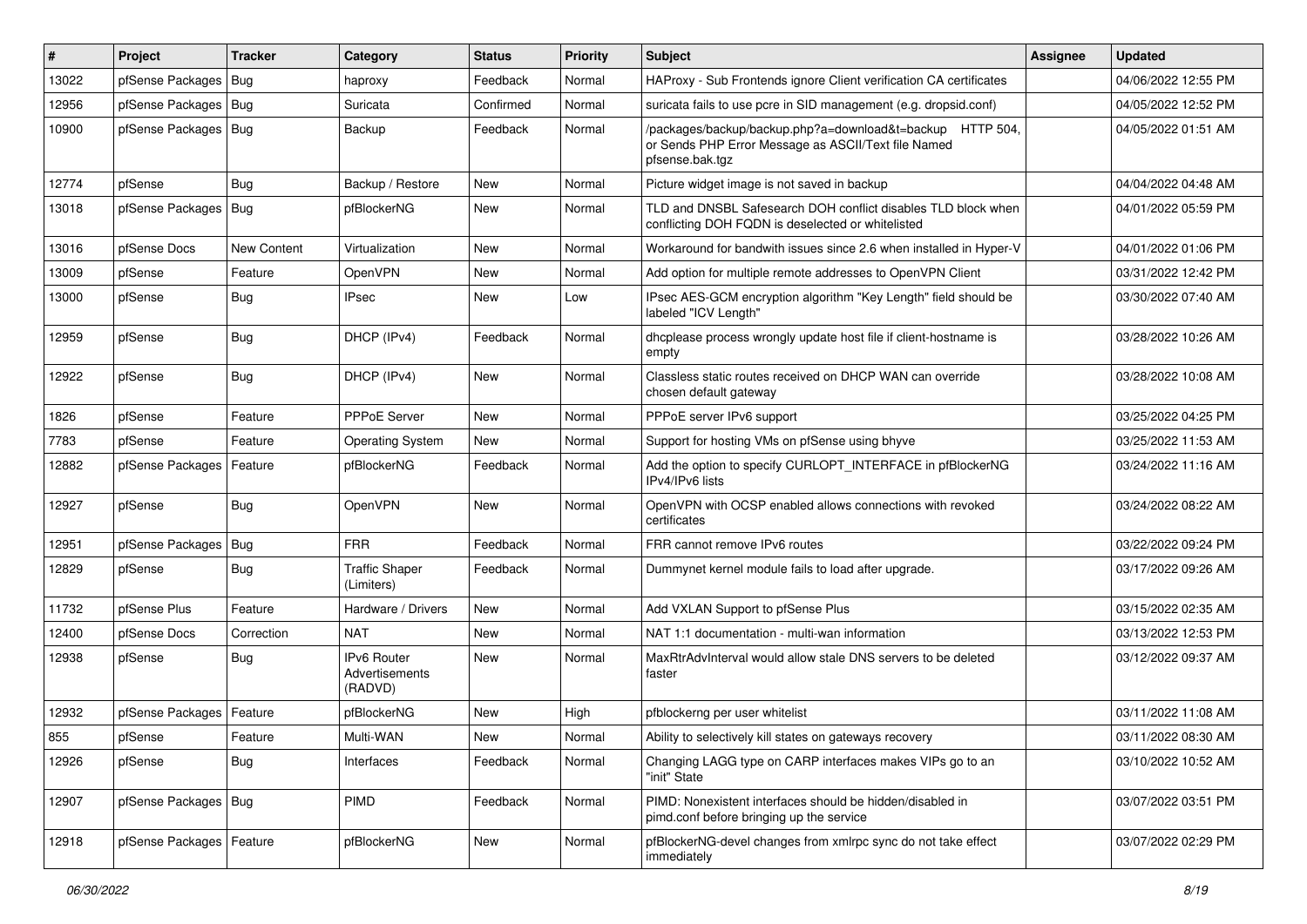| #     | Project                    | <b>Tracker</b> | Category                | <b>Status</b> | <b>Priority</b> | <b>Subject</b>                                                                                                                                                           | <b>Assignee</b> | <b>Updated</b>      |
|-------|----------------------------|----------------|-------------------------|---------------|-----------------|--------------------------------------------------------------------------------------------------------------------------------------------------------------------------|-----------------|---------------------|
| 12905 | pfSense                    | Bug            | Web Interface           | <b>New</b>    | Normal          | Add VLAN Re-assignment to Import Interface Mismatch Wizard                                                                                                               |                 | 03/07/2022 08:05 AM |
| 12903 | pfSense                    | Feature        | Notifications           | <b>New</b>    | Normal          | alternative authentication methods for email notifications?                                                                                                              |                 | 03/07/2022 07:52 AM |
| 11827 | pfSense Packages           | Feature        | <b>ACME</b>             | New           | Normal          | Please include acme deploy folder/scripts                                                                                                                                |                 | 03/06/2022 04:31 AM |
| 11530 | pfSense Packages   Bug     |                | ntop                    | Feedback      | Low             | ntopng 4.2 needs to be updated to 4.3, Bug when accessing a host<br>for details                                                                                          |                 | 03/05/2022 08:35 PM |
| 12899 | pfSense Packages           | Bug            | Suricata                | <b>New</b>    | Normal          | Suricata doesn't honor Pass List                                                                                                                                         |                 | 03/04/2022 01:22 PM |
| 12894 | pfSense Plus               | Bug            | Certificates            | <b>New</b>    | Low             | duplicating freshly created certificates through refreshing                                                                                                              |                 | 03/03/2022 02:35 PM |
| 12889 | pfSense Packages           | Feature        | <b>FRR</b>              | <b>New</b>    | Normal          | FRR GUI add set ipv6 next-hop global                                                                                                                                     |                 | 03/02/2022 06:10 AM |
| 12888 | pfSense                    | <b>Bug</b>     | Rules / NAT             | <b>New</b>    | Normal          | pfSense sends un-NATed packets during OpenVPN startup                                                                                                                    |                 | 03/01/2022 03:13 PM |
| 12742 | pfSense Packages   Bug     |                | FreeRADIUS              | Feedback      | Normal          | freeRADIUS virtual-server-default: modules dailycounter,<br>monthlycounter, noreset counter, expire on login in authorize<br>section prevent virtual server from loading |                 | 03/01/2022 12:45 PM |
| 12883 | pfSense Docs               | Todo           | <b>DNS</b>              | <b>New</b>    | Normal          | Feedback on Services - DNS Resolver - Host Overrides                                                                                                                     |                 | 02/28/2022 07:54 PM |
| 11778 | pfSense                    | <b>Bug</b>     | OpenVPN                 | <b>New</b>    | Normal          | OpenVPN uses 100% CPU after experiencing packet loss                                                                                                                     |                 | 02/28/2022 07:38 AM |
| 12857 | pfSense                    | Bug            | Gateways                | New           | Normal          | Firewall gateway goes away when making changes to Bridge0<br>device                                                                                                      |                 | 02/27/2022 11:20 AM |
| 12259 | pfSense                    | Bug            | <b>Operating System</b> | <b>New</b>    | Normal          | Intel em NICs Suffering Performance Degradation on FreeBSD12                                                                                                             |                 | 02/25/2022 09:28 PM |
| 12874 | pfSense                    | Feature        | OpenVPN                 | <b>New</b>    | Normal          | OpenVPN RADIUS Framed-Pool                                                                                                                                               |                 | 02/25/2022 02:24 PM |
| 12860 | pfSense Packages           | Feature        | New Package<br>Request  | <b>New</b>    | Normal          | add mmc-utils package to all images                                                                                                                                      |                 | 02/24/2022 07:18 AM |
| 12861 | pfSense Docs               | Correction     | Hardware                | <b>New</b>    | Normal          | pfSense hardware tuning guide references obsolete interface loader<br>variable & buffer limits                                                                           |                 | 02/23/2022 05:31 PM |
| 12859 | pfSense Packages   Feature |                | Zabbix                  | <b>New</b>    | Normal          | Add Zabbix 6.0 LTS (agent and proxy) packages                                                                                                                            |                 | 02/23/2022 07:11 AM |
| 12853 | pfSense                    | Bug            | <b>NAT Reflection</b>   | Feedback      | High            | Network Address Translation - Pure NAT pfsense freeze after<br>reboot                                                                                                    |                 | 02/22/2022 08:40 AM |
| 12850 | pfSense                    | Bug            | Routing                 | <b>New</b>    | Low             | Console error during boot: "route: route has not been found"                                                                                                             |                 | 02/22/2022 08:27 AM |
| 12832 | pfSense Plus               | Feature        | Hardware / Drivers      | <b>New</b>    | Very Low        | 6100 configurable Blinking Blue LED                                                                                                                                      |                 | 02/22/2022 07:30 AM |
| 12553 | pfSense                    | Feature        | Backup / Restore        | <b>New</b>    | Normal          | Auto Config Backup: Allow selecting multiple backups for deletion                                                                                                        |                 | 02/22/2022 04:27 AM |
| 12848 | pfSense                    | Feature        | Dynamic DNS             | <b>New</b>    | Normal          | Evaluation of the DynDNS "Result Match" string                                                                                                                           |                 | 02/22/2022 02:01 AM |
| 12845 | pfSense Packages   Bug     |                | softflowd               | <b>New</b>    | Normal          | softflowd wrong vlan tag                                                                                                                                                 |                 | 02/21/2022 10:40 AM |
| 12828 | pfSense                    | <b>Bug</b>     | Wireless                | New           | Normal          | pfSense keeps crashing (Fatal trap 12: page fault while in kernel<br>mode)                                                                                               |                 | 02/21/2022 07:55 AM |
| 12708 | pfSense                    | <b>Bug</b>     | Aliases / Tables        | New           | Normal          | alias with non resolving DNS entry breaks underlying pf table                                                                                                            |                 | 02/20/2022 06:13 PM |
| 12822 | pfSense Packages           | Bug            | pfBlockerNG             | New           | Normal          | IPv4 Source ASN format not working                                                                                                                                       |                 | 02/18/2022 10:47 AM |
| 12823 | pfSense                    | Bug            | DHCP (IPv6)             | New           | Normal          | Multiple DHCP6 WAN connections PPPoE interface 'defached'<br>status                                                                                                      |                 | 02/18/2022 05:39 AM |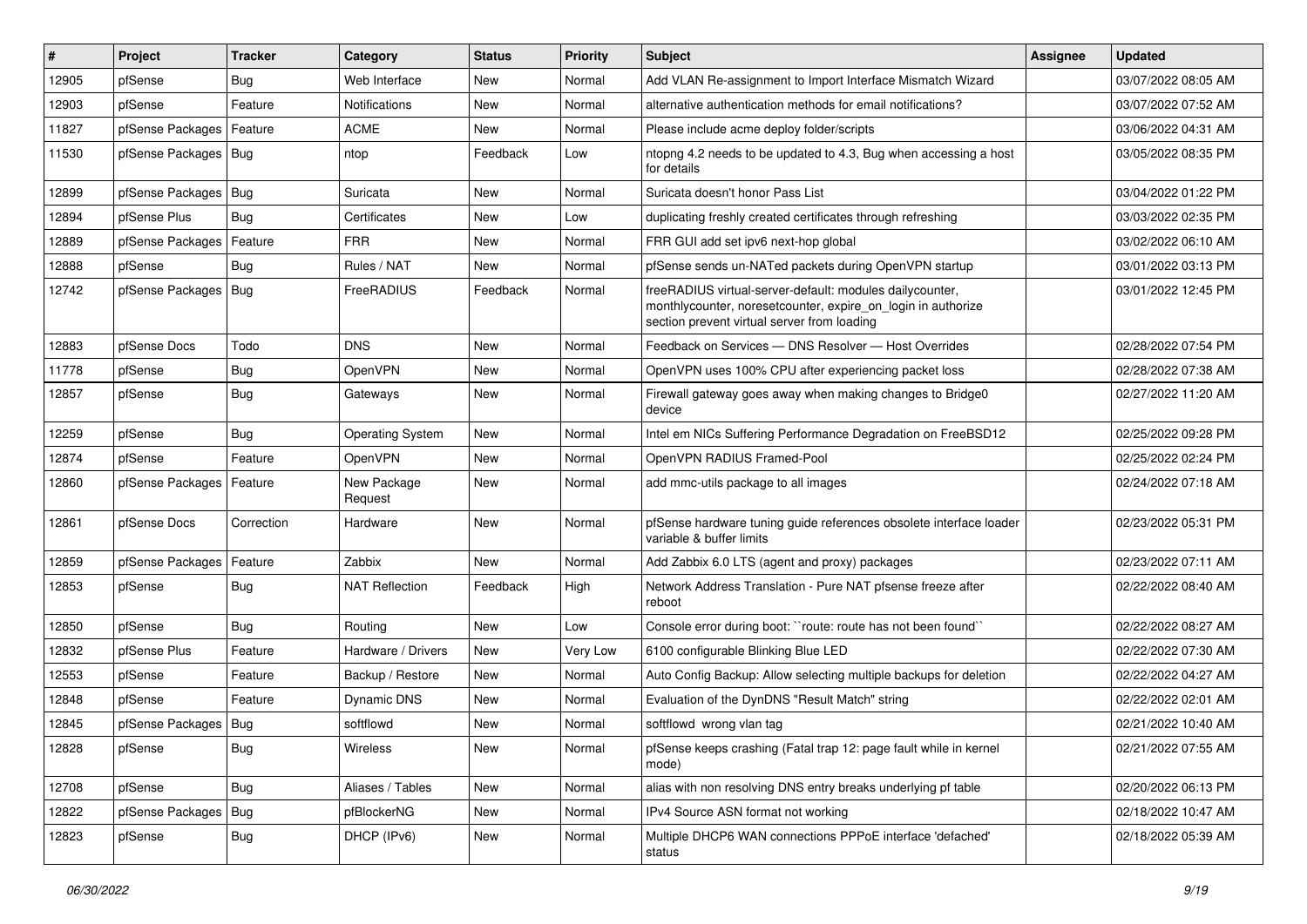| ∦     | Project                    | Tracker            | Category       | <b>Status</b> | <b>Priority</b> | <b>Subject</b>                                                                                                                                         | <b>Assignee</b> | <b>Updated</b>      |
|-------|----------------------------|--------------------|----------------|---------------|-----------------|--------------------------------------------------------------------------------------------------------------------------------------------------------|-----------------|---------------------|
| 8882  | pfSense                    | Bug                | Interfaces     | Incomplete    | Normal          | Interface assignments lost on reboot                                                                                                                   |                 | 02/17/2022 02:24 PM |
| 12813 | pfSense                    | Feature            | Installer      | <b>New</b>    | Low             | Recover extra data in the installer                                                                                                                    |                 | 02/17/2022 07:52 AM |
| 10395 | pfSense                    | Feature            | Dashboard      | <b>New</b>    | Low             | Add Dashboard System Information support for more PC Engines<br>APU boards                                                                             |                 | 02/17/2022 01:02 AM |
| 12812 | pfSense Packages   Feature |                    | arpwatch       | <b>New</b>    | Normal          | Would it be helpful if the FreeBSD net-mgmt/arpwatch port had an<br>option to use mail/dma for mail delivery?                                          |                 | 02/16/2022 06:09 PM |
| 12806 | pfSense Packages   Todo    |                    | node exporter  | New           | Normal          | Update node exporter to 1.3.1                                                                                                                          |                 | 02/15/2022 05:26 PM |
| 12805 | pfSense Docs               | New Content        | General        | <b>New</b>    | Very Low        | Add documentation about what triggers a notfication                                                                                                    |                 | 02/15/2022 05:10 PM |
| 12804 | pfSense Docs               | <b>New Content</b> | General        | New           | <b>Very Low</b> | Create Slack documentation                                                                                                                             |                 | 02/15/2022 04:59 PM |
| 12797 | pfSense                    | <b>Bug</b>         | UPnP/NAT-PMP   | <b>New</b>    | Normal          | UPnP+STUN forms invalid outbound NAT rules using the external<br>address discovered from STUN                                                          |                 | 02/15/2022 01:01 PM |
| 11931 | pfSense Packages   Feature |                    | <b>ACME</b>    | <b>New</b>    | Normal          | Add support for validating a domain's ownership via Google Cloud<br>Cloud DNS                                                                          |                 | 02/15/2022 03:18 AM |
| 12789 | pfSense Packages           | Feature            | <b>ACME</b>    | <b>New</b>    | Very Low        | Show expiration date of certificates in the ACME package list                                                                                          |                 | 02/14/2022 09:20 AM |
| 12543 | pfSense                    | <b>Bug</b>         | Web Interface  | Feedback      | Normal          | Deleteing a Outbound NAT rule gave me an empty rule and<br>displayed php error in UI.                                                                  |                 | 02/14/2022 04:36 AM |
| 12791 | pfSense Docs               | New Content        | Diagnostics    | New           | Normal          | Diagnostic Information for Support (pfSense)                                                                                                           |                 | 02/13/2022 08:49 PM |
| 12787 | pfSense Docs               | Todo               | <b>IPsec</b>   | <b>New</b>    | Normal          | Feedback on pfSense Configuration Recipes - Routing Internet<br>Traffic Through a Site-to-Site IPsec Tunnel                                            |                 | 02/11/2022 11:28 PM |
| 11036 | pfSense Packages   Bug     |                    | haproxy        | <b>New</b>    | Normal          | <b>HAproxy ACL</b>                                                                                                                                     |                 | 02/11/2022 11:27 AM |
| 12329 | pfSense Packages           | Feature            | Avahi          | <b>New</b>    | Normal          | Add optional floating firewall rules for IPv4 and IPv6                                                                                                 |                 | 02/09/2022 04:43 PM |
| 12759 | pfSense Plus               | <b>Bug</b>         | Package System | <b>New</b>    | Very Low        | Proprietary packages link to non-existant or non-public github pages                                                                                   |                 | 02/09/2022 10:43 AM |
| 6799  | pfSense                    | Bug                | Rules / NAT    | New           | Normal          | Using NOT (!) with interface subnet macros results unexpected<br>traffic passing when multiple subnets are included in the macro (i.e.<br>VIP subnets) |                 | 02/07/2022 02:18 PM |
| 12767 | pfSense Packages   Bug     |                    | Avahi          | New           | Normal          | Package radavahi-daemon does does not exist in current pfSense<br>version and it has been removed"" message on pfSense 2.7 restore                     |                 | 02/07/2022 11:28 AM |
| 12764 | pfSense                    | <b>Bug</b>         | Gateways       | New           | Normal          | VTI gateway status is pending after assigning the VTI interface                                                                                        |                 | 02/07/2022 05:41 AM |
| 12243 | pfSense                    | Todo               | Package System | <b>New</b>    | Normal          | Implement "``plugin_interfaces()```                                                                                                                    |                 | 02/07/2022 03:50 AM |
| 12751 | pfSense Packages   Bug     |                    | <b>FRR</b>     | New           | Normal          | Improve FRR route restoration after gateway events                                                                                                     |                 | 02/06/2022 11:07 PM |
| 12258 | pfSense Packages   Bug     |                    | WireGuard      | Feedback      | Normal          | Copy key buttons only work in HTTPS mode                                                                                                               |                 | 02/03/2022 04:57 AM |
| 10466 | pfSense Packages   Feature |                    | Suricata       | New           | Low             | Add checkbox to Suricata blocked host view to resolve all resolvable<br>IP's automatically                                                             |                 | 02/02/2022 06:04 PM |
| 12748 | pfSense Packages   Feature |                    | Suricata       | New           | Normal          | Suricata blocked page timestamp breakout to it's own sortable<br>column                                                                                |                 | 02/01/2022 12:06 PM |
| 12746 | pfSense                    | Feature            | Interfaces     | New           | High            | IPoE feature for WAN interface                                                                                                                         |                 | 02/01/2022 01:42 AM |
| 12734 | pfSense                    | <b>Bug</b>         | Web Interface  | Incomplete    | Low             | Long hostname breaks DHCP leases layout                                                                                                                |                 | 01/31/2022 01:03 PM |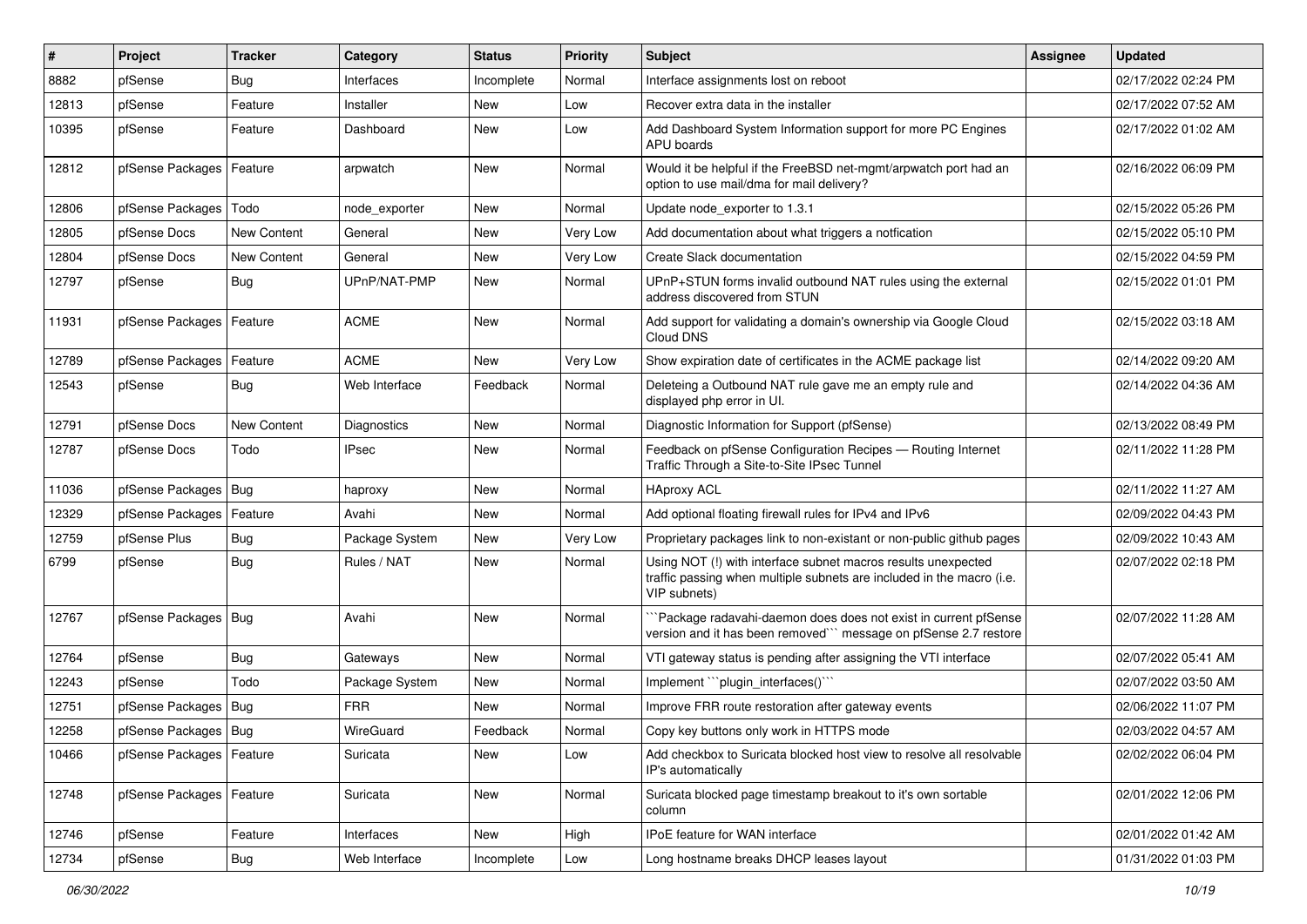| $\sharp$ | Project                    | Tracker    | Category                        | <b>Status</b> | <b>Priority</b> | <b>Subject</b>                                                                                                  | <b>Assignee</b> | <b>Updated</b>      |
|----------|----------------------------|------------|---------------------------------|---------------|-----------------|-----------------------------------------------------------------------------------------------------------------|-----------------|---------------------|
| 12656    | pfSense Packages           | Feature    | New Package<br>Request          | <b>New</b>    | Normal          | <b>NextDNS</b>                                                                                                  |                 | 01/31/2022 01:50 AM |
| 12736    | pfSense Packages           | Feature    | pfBlockerNG                     | <b>New</b>    | Low             | Allow custom cron intervals                                                                                     |                 | 01/30/2022 08:55 PM |
| 12740    | pfSense                    | Bug        | FreeBSD                         | Incomplete    | Normal          | panic: esp input cb: Unexpected address family                                                                  |                 | 01/27/2022 01:19 PM |
| 12732    | pfSense Packages           | Bug        | squidguard                      | <b>New</b>    | High            | Squid https filtering squidguard acl target list - erratic behaviour                                            |                 | 01/26/2022 09:11 AM |
| 12730    | pfSense                    | Bug        | Captive Portal                  | New           | Normal          | RADIUS accounting does not work if WAN is down                                                                  |                 | 01/26/2022 05:13 AM |
| 9700     | pfSense Packages           | Feature    | Squid                           | Feedback      | Normal          | Secure Squid HTTPS Proxy                                                                                        |                 | 01/25/2022 06:39 PM |
| 12717    | pfSense Packages           | Todo       | Squid                           | New           | Normal          | Squid 5.x Branch                                                                                                |                 | 01/25/2022 06:24 PM |
| 12726    | pfSense                    | Bug        | Authentication                  | <b>New</b>    | Normal          | LDAP select container button auto populate                                                                      |                 | 01/25/2022 01:48 PM |
| 12705    | pfSense                    | Bug        | <b>IPsec</b>                    | Incomplete    | Normal          | ECDSA certificate does not work for IPSec VPN phase 1                                                           |                 | 01/24/2022 03:22 PM |
| 7329     | pfSense                    | Bug        | <b>DNS Forwarder</b>            | <b>New</b>    | Low             | <b>DHCP Not Updating DNS</b>                                                                                    |                 | 01/21/2022 09:16 PM |
| 12711    | pfSense Packages   Feature |            | Telegraf                        | <b>New</b>    | Normal          | Add InfluxDB V2 support                                                                                         |                 | 01/21/2022 02:54 AM |
| 7352     | pfSense                    | Bug        | Routing                         | New           | Normal          | pfSense IPv6 static route is dumped after a WAN flap                                                            |                 | 01/20/2022 09:35 AM |
| 9500     | pfSense Packages   Bug     |            | haproxy                         | New           | Normal          | HAproxy does not delete non-applicable action config                                                            |                 | 01/18/2022 06:28 AM |
| 12382    | pfSense                    | Regression | OpenVPN                         | New           | Normal          | Certificate Depth checking creates OpenVPN micro-outages every<br>time a user authenticates after 2.5.2 upgrade |                 | 01/17/2022 04:17 AM |
| 12659    | pfSense Docs               | Todo       | Hardware                        | New           | Normal          | Feedback on Hardware - Hardware Tuning and Troubleshooting -<br>Flow Control for ix                             |                 | 01/16/2022 10:22 AM |
| 2234     | pfSense                    | Bug        | Web Interface                   | Confirmed     | Low             | Status: Traffic Graph - only shows interface's subnet                                                           |                 | 01/15/2022 08:33 PM |
| 6926     | pfSense                    | <b>Bug</b> | UPnP/NAT-PMP                    | New           | Normal          | Miniupnp advertising expired IPv6 address                                                                       |                 | 01/15/2022 08:29 PM |
| 10843    | pfSense                    | Feature    | Authentication                  | New           | Normal          | Allow user manager settings to specify multiple authentication<br>servers                                       |                 | 01/13/2022 07:22 AM |
| 12679    | pfSense                    | Feature    | Interfaces                      | <b>New</b>    | Normal          | Remind user to update DHCPv6 range when changing interface<br>IPv6 prefix                                       |                 | 01/12/2022 07:36 AM |
| 12676    | pfSense                    | Feature    | Rules / NAT                     | <b>New</b>    | Normal          | Add the Tagged option on the Port Forward rules edit page                                                       |                 | 01/11/2022 05:52 AM |
| 12607    | pfSense Plus               | <b>Bug</b> | Hardware / Drivers              | <b>New</b>    | High            | Instability with Snort Inline with AWS Instances                                                                |                 | 01/10/2022 09:03 PM |
| 1849     | pfSense                    | Bug        | <b>Traffic Shaper</b><br>(ALTQ) | <b>New</b>    | Normal          | Traffic shaper - By Queue view needs to show/use friendly inerface<br>names                                     |                 | 01/10/2022 08:10 AM |
| 5253     | pfSense                    | Bug        | PPP Interfaces                  | <b>New</b>    | Normal          | 3gstats.php 100% CPU                                                                                            |                 | 01/08/2022 05:02 PM |
| 12260    | pfSense Packages   Bug     |            | ntop                            | New           | Normal          | Update popup and version missmatch?                                                                             |                 | 01/08/2022 05:53 AM |
| 12665    | pfSense                    | Feature    | Rules / NAT                     | <b>New</b>    | Normal          | Ability to add custom pf rules from the GUI                                                                     |                 | 01/07/2022 09:30 AM |
| 12667    | pfSense Packages   Bug     |            | WireGuard                       | New           | Normal          | Firewall Crashed After Upgrading Wireguard                                                                      |                 | 01/07/2022 09:18 AM |
| 4242     | pfSense                    | Feature    | Authentication                  | New           | Normal          | Two Factor or OTP Authentication for Admin Interface                                                            |                 | 01/04/2022 12:07 PM |
| 11927    | pfSense                    | Feature    | DHCP (IPv4)                     | Feedback      | Normal          | Allow DHCP not to serve a gateway - small fix                                                                   |                 | 01/03/2022 04:17 PM |
| 7626     | pfSense                    | Feature    | Interfaces                      | New           | Normal          | Add IPoE support for WAN                                                                                        |                 | 01/01/2022 12:31 AM |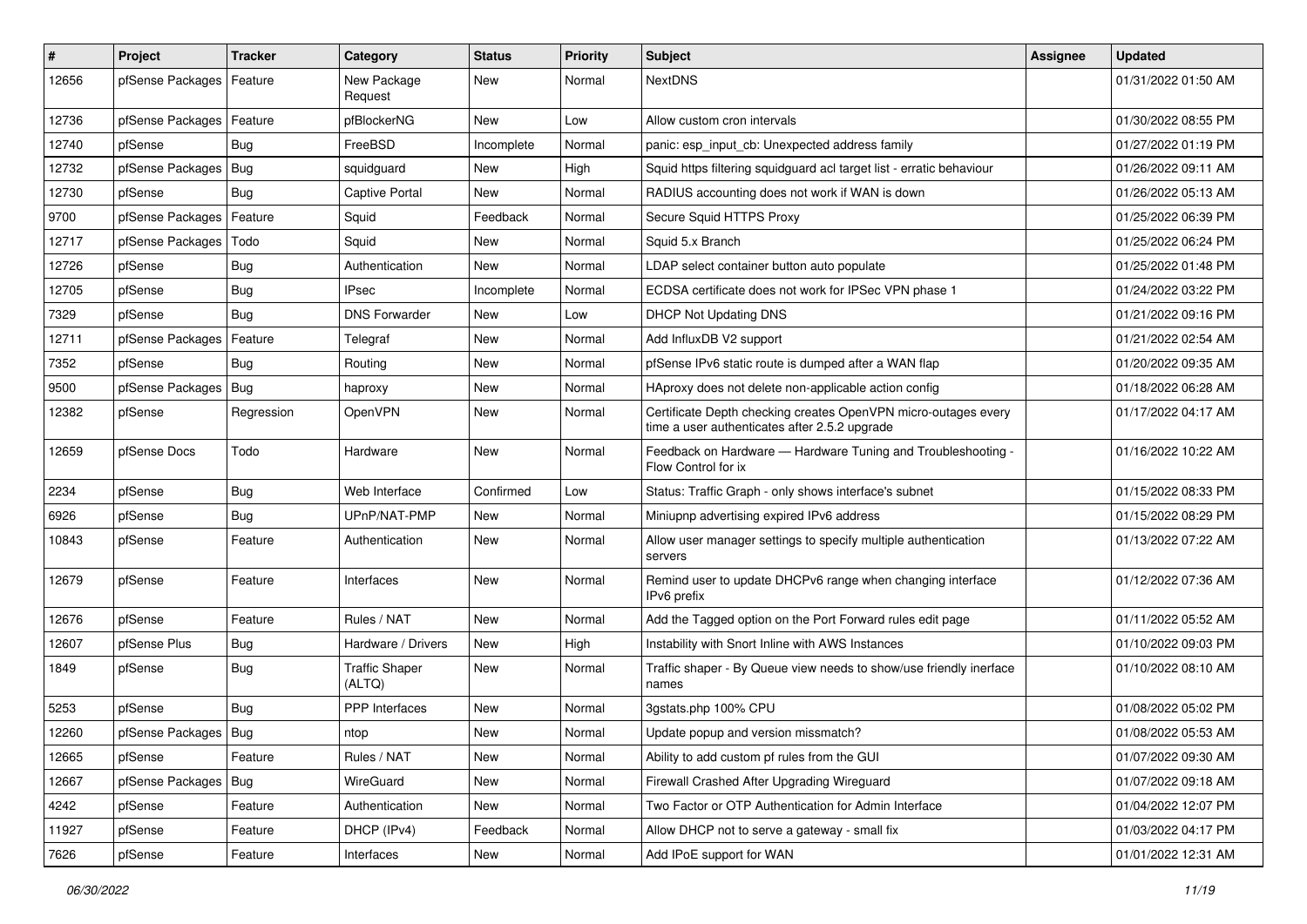| #     | Project                | <b>Tracker</b> | Category                  | <b>Status</b> | <b>Priority</b> | <b>Subject</b>                                                                                                                | Assignee | <b>Updated</b>      |
|-------|------------------------|----------------|---------------------------|---------------|-----------------|-------------------------------------------------------------------------------------------------------------------------------|----------|---------------------|
| 8113  | pfSense                | <b>Bug</b>     | Interfaces                | New           | Normal          | MTU setting on bridge, openvpn clients ignored                                                                                |          | 12/31/2021 05:55 PM |
| 7113  | pfSense                | Bug            | Dashboard                 | New           | Normal          | Interface name in Traffic Graphs                                                                                              |          | 12/31/2021 05:40 PM |
| 4345  | pfSense                | <b>Bug</b>     | <b>Operating System</b>   | Confirmed     | Normal          | Traffic Shaping doesn't work with Xen netfront driver                                                                         |          | 12/31/2021 05:30 PM |
| 5629  | pfSense                | <b>Bug</b>     | IPsec                     | New           | Normal          | Allow for IPsec configuration using certs without a CA                                                                        |          | 12/31/2021 05:21 PM |
| 12423 | pfSense Packages   Bug |                | pfBlockerNG               | Feedback      | Normal          | Dashboard shows "SQLite database missing, Force Reload DNSBL<br>to recover!"                                                  |          | 12/31/2021 01:06 PM |
| 12655 | pfSense Packages   Bug |                | Telegraf                  | New           | Normal          | telegraf, wireguard plugin failing                                                                                            |          | 12/30/2021 05:51 PM |
| 12414 | pfSense Packages   Bug |                | pfBlockerNG               | Feedback      | Normal          | DNSBL SafeSearch page displays input validation error if DoH /<br>DoT blocking is not enabled                                 |          | 12/30/2021 02:49 PM |
| 6289  | pfSense                | <b>Bug</b>     | Interfaces                | New           | Normal          | IPv6 address not given to track6 interfaces on create                                                                         |          | 12/30/2021 04:17 AM |
| 11872 | pfSense                | <b>Bug</b>     | Interfaces                | New           | Normal          | gif interfaces reporting incorrect traffic counters                                                                           |          | 12/30/2021 04:00 AM |
| 11759 | pfSense                | Bug            | Dashboard                 | New           | Normal          | Traffic graphs on dashboard double upload on pppoe links                                                                      |          | 12/30/2021 04:00 AM |
| 12643 | pfSense Packages       | Regression     | Suricata                  | Feedback      | Normal          | Rule categories are cleared after clicking the save button on the<br>Global Settings page                                     |          | 12/30/2021 03:44 AM |
| 12648 | pfSense                | Bug            | <b>Captive Portal</b>     | New           | Normal          | Undocumented variables 'listenporthttp' and 'listenporthttps'                                                                 |          | 12/28/2021 10:44 AM |
| 12070 | pfSense                | Bug            | DHCP (IPv4)               | <b>New</b>    | Low             | <b>VLANO for WAN DHCP</b>                                                                                                     |          | 12/23/2021 04:31 PM |
| 10732 | pfSense                | Feature        | <b>High Availability</b>  | New           | Very Low        | Warning banner for secondary HA node                                                                                          |          | 12/23/2021 03:34 AM |
| 12473 | pfSense                | Feature        | <b>IPsec</b>              | <b>New</b>    | Normal          | Allow user adjustment of IPsec Keep Alive periodic checks                                                                     |          | 12/22/2021 05:59 AM |
| 12215 | pfSense                | Regression     | OpenVPN                   | Feedback      | Normal          | OpenVPN does not resync when running on a gateway group                                                                       |          | 12/22/2021 05:49 AM |
| 11588 | pfSense                | Feature        | WireGuard                 | New           | Low             | Automatically suggest next IP address in Wireguard interface<br>subnet when creating a peer                                   |          | 12/22/2021 03:35 AM |
| 12625 | pfSense                | Feature        | Logging                   | New           | Normal          | Granular logging options for default firewall rules.                                                                          |          | 12/21/2021 06:39 PM |
| 11960 | pfSense                | Bug            | <b>Gateway Monitoring</b> | Feedback      | Normal          | Gateway Monitoring Traffic Goes Out Default Gateway                                                                           |          | 12/20/2021 05:43 AM |
| 7152  | pfSense                | Bug            | <b>DNS Resolver</b>       | New           | Normal          | Unbound / DNS Resolver issue if "Register DHCP static mappings<br>in the DNS Resolver" set before wildcard DNS custom options |          | 12/18/2021 04:59 PM |
| 5849  | pfSense                | Bug            | CARP                      | <b>New</b>    | Normal          | Routing fail on CARP IPsec                                                                                                    |          | 12/18/2021 04:41 PM |
| 12581 | pfSense                | Regression     | DHCP (IPv6)               | New           | Normal          | CARP IPv6 assigned address does not get advertised to endpoints<br>with RADV                                                  |          | 12/16/2021 02:34 PM |
| 12602 | pfSense                | Feature        | <b>Dynamic DNS</b>        | New           | Normal          | DHCPv6 should allow DDNS Client updates for hosts                                                                             |          | 12/15/2021 11:00 AM |
| 12600 | pfSense                | Feature        | Aliases / Tables          | New           | Normal          | allow custom mask for a network alias created from a FQDN                                                                     |          | 12/15/2021 10:50 AM |
| 3796  | pfSense                | Bug            | Diagnostics               | Confirmed     | Normal          | States summary fails and is very slow with large state tables                                                                 |          | 12/11/2021 08:03 PM |
| 4604  | pfSense                | <b>Bug</b>     | <b>NTPD</b>               | New           | Normal          | NTP time server entries may or may not work, depending upon<br>interfaces selected when configuring NTP service               |          | 12/11/2021 07:59 PM |
| 1738  | pfSense                | <b>Bug</b>     | Backup / Restore          | <b>New</b>    | Very Low        | Restore fails when username in backup is not matching                                                                         |          | 12/11/2021 07:51 PM |
| 1667  | pfSense                | Bug            | L <sub>2</sub> TP         | New           | Normal          | L2TP server does not respond properly from a CARP VIP                                                                         |          | 12/11/2021 07:43 PM |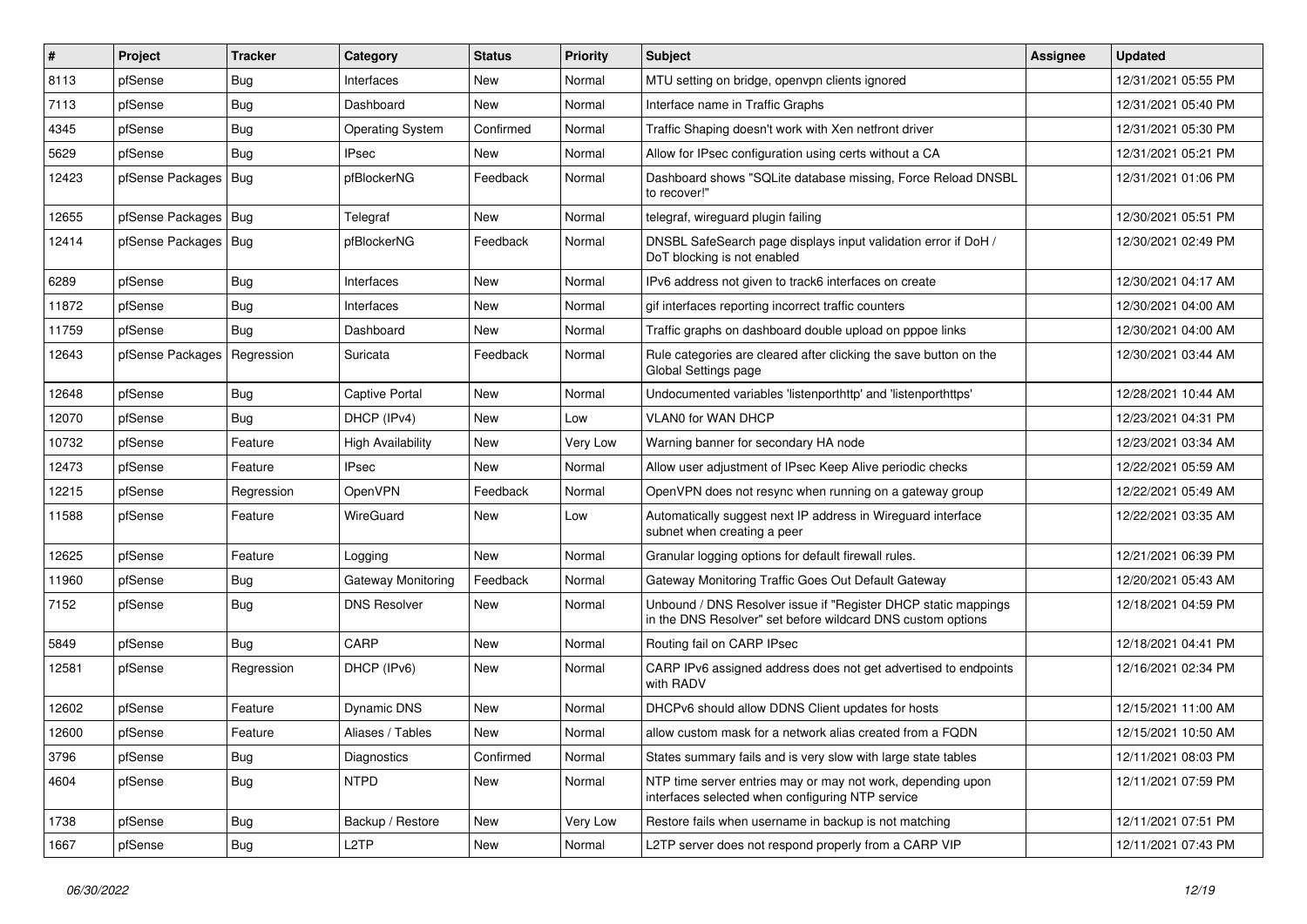| $\vert$ # | Project                    | <b>Tracker</b> | Category                | <b>Status</b>                 | <b>Priority</b> | <b>Subject</b>                                                                                                         | Assignee | <b>Updated</b>      |
|-----------|----------------------------|----------------|-------------------------|-------------------------------|-----------------|------------------------------------------------------------------------------------------------------------------------|----------|---------------------|
| 12091     | pfSense                    | Feature        | Authentication          | New                           | Normal          | RFE: Add support for sssd authentication                                                                               |          | 12/10/2021 04:55 PM |
| 12552     | pfSense                    | Bug            | OpenVPN                 | New                           | Normal          | "Pull DNS" option within OpenVPN client does not cause pfSense to<br>use DNS servers assigned by remote OpenVPN server |          | 12/08/2021 08:45 AM |
| 12570     | pfSense Docs               | Correction     | General                 | New                           | Normal          | Active appliance list missing 6100                                                                                     |          | 12/06/2021 11:41 AM |
| 12564     | pfSense                    | Feature        | Aliases / Tables        | New                           | Low             | add column to show that an Alias is in use by or not                                                                   |          | 12/04/2021 07:25 PM |
| 12563     | pfSense                    | Bug            | OpenVPN                 | New                           | Normal          | OpenVPN server doesn't support Framed-IPv6-Address RADIUS<br>attribute                                                 |          | 12/03/2021 11:19 AM |
| 12551     | pfSense                    | Feature        | <b>DNS Resolver</b>     | <b>New</b>                    | Low             | Add ability to set DNS resolver search domain list                                                                     |          | 12/01/2021 11:18 AM |
| 11182     | pfSense Packages   Bug     |                | <b>NRPE</b>             | New                           | Normal          | NRPE in HA syncs the bind IP                                                                                           |          | 12/01/2021 02:15 AM |
| 10462     | pfSense Packages   Feature |                | <b>LCDProc</b>          | <b>Pull Request</b><br>Review | Normal          | CPU Temp Screen                                                                                                        |          | 11/29/2021 08:28 AM |
| 12248     | pfSense                    | Feature        | Package System          | New                           | Low             | Package Update Availability Notification                                                                               |          | 11/28/2021 10:02 AM |
| 12542     | pfSense                    | Bug            | Virtual IP Addresses    | <b>New</b>                    | Normal          | Cannot assign a same IPv6 Link-Local address to different<br>interfaces                                                |          | 11/25/2021 01:41 AM |
| 10404     | pfSense                    | Feature        | <b>NTPD</b>             | <b>New</b>                    | Normal          | Consider using chrony for NTP services                                                                                 |          | 11/23/2021 06:59 PM |
| 12539     | pfSense                    | <b>Bug</b>     | Interfaces              | <b>New</b>                    | Low             | Changing VLAN ID for LAN interface in assignments silently fails.                                                      |          | 11/23/2021 04:12 AM |
| 7096      | pfSense                    | <b>Bug</b>     | <b>DNS Resolver</b>     | Feedback                      | Normal          | Unbound fails to start on boot if specific network devices are<br>configured in the "Network Interfaces"               |          | 11/22/2021 08:59 AM |
| 12538     | pfSense Packages   Bug     |                | PIMD                    | <b>New</b>                    | Normal          | PIMD sub-interface bug                                                                                                 |          | 11/20/2021 09:44 PM |
| 12535     | pfSense                    | Documentation  | Routing                 | New                           | Normal          | Negate Rules function does not match the description                                                                   |          | 11/19/2021 02:03 PM |
| 4128      | pfSense                    | Feature        | <b>Notifications</b>    | <b>New</b>                    | Normal          | Email notification webgui configuration                                                                                |          | 11/18/2021 12:48 PM |
| 12249     | pfSense                    | <b>Bug</b>     | Backup / Restore        | New                           | Normal          | HAProxy causing failed ACB backups                                                                                     |          | 11/15/2021 11:58 PM |
| 4688      | pfSense                    | Feature        | <b>IPsec</b>            | New                           | Normal          | Missing TFC Traffic Flow Confidentiality support                                                                       |          | 11/15/2021 12:27 PM |
| 12521     | pfSense                    | Feature        | <b>Operating System</b> | <b>New</b>                    | Very Low        | Add the BBR2, QUIC, RACK Congestion Control (CC) protocols                                                             |          | 11/15/2021 07:40 AM |
| 12520     | pfSense Packages           | Feature        | Squid                   | New                           | High            | [Squid] - Allow or Deny Mappings from IP/Host/GeoIP sources                                                            |          | 11/12/2021 02:13 PM |
| 12519     | pfSense                    | Bug            | Authentication          | New                           | Normal          | Fail authentication using special character in password via the<br><b>LDAP</b> connector                               |          | 11/12/2021 07:39 AM |
| 11525     | pfSense Packages   Bug     |                | Suricata                | New                           | Normal          | pfsense 2.5.0 release version for vlan issue to suricata                                                               |          | 11/11/2021 08:16 AM |
| 12507     | pfSense Packages   Bug     |                | softflowd               | <b>Pull Request</b><br>Review | Normal          | Add support for bi-directional flows in softflowd                                                                      |          | 11/11/2021 03:53 AM |
| 12509     | pfSense                    | <b>Bug</b>     | OpenVPN                 | New                           | Normal          | Deffered authentication does not work with auth-gen-token<br>external-auth or pusk "auth-token"                        |          | 11/08/2021 04:01 AM |
| 12508     | pfSense                    | <b>Bug</b>     | <b>DHCP Relay</b>       | New                           | Normal          | DHCP Relay over VPN                                                                                                    |          | 11/06/2021 11:25 AM |
| 12504     | pfSense                    | Bug            | Interfaces              | New                           | Normal          | BCM57412 NetXtreme-E 10Gb RDMA Ethernet controller issue                                                               |          | 11/05/2021 04:51 AM |
| 12502     | pfSense Packages           | Feature        | syslog-ng               | New                           | Normal          | Syslog-ng Configuration Library (scl) missing                                                                          |          | 11/02/2021 06:06 PM |
| 12491     | pfSense Packages   Feature |                | squidguard              | New                           | Normal          | squidguard: allow multiple regex                                                                                       |          | 10/28/2021 03:30 PM |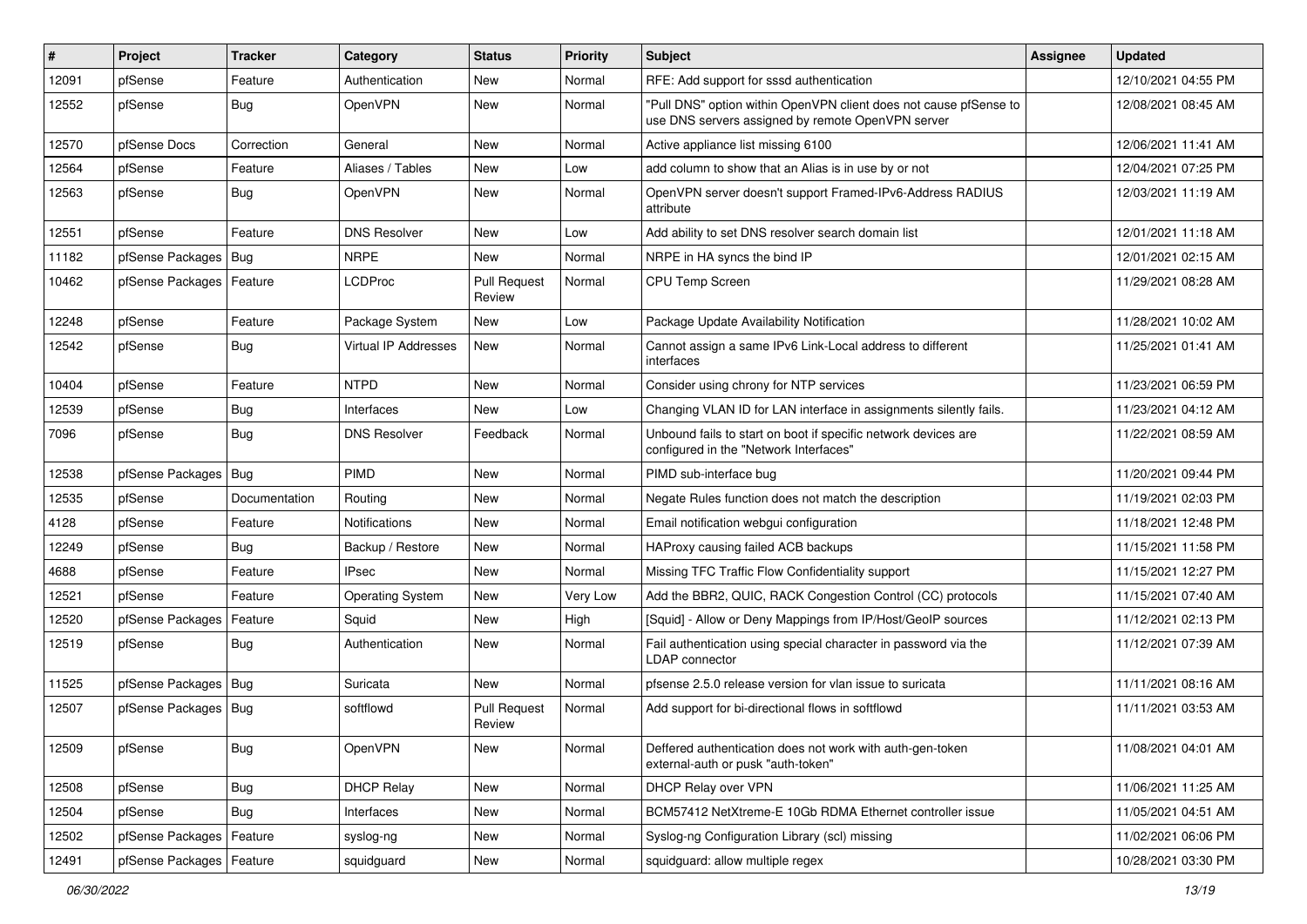| #     | Project                    | <b>Tracker</b> | Category                    | <b>Status</b>                 | Priority | <b>Subject</b>                                                                                                                   | <b>Assignee</b> | <b>Updated</b>      |
|-------|----------------------------|----------------|-----------------------------|-------------------------------|----------|----------------------------------------------------------------------------------------------------------------------------------|-----------------|---------------------|
| 8576  | pfSense                    | Bug            | Rules / NAT                 | Feedback                      | Low      | pfSense stops passing traffic after some time when using Outbound<br>NAT pool w/ Sticky Address                                  |                 | 10/28/2021 01:47 PM |
| 11429 | pfSense                    | Bug            | Web Interface               | New                           | Normal   | System Log / Settings form activates "Reset Log Files" button on<br>enter                                                        |                 | 10/28/2021 01:35 PM |
| 11440 | pfSense                    | Feature        | Web Interface               | <b>New</b>                    | Low      | Expand collapsed sections by clicking anywhere on header                                                                         |                 | 10/28/2021 01:35 PM |
| 12357 | pfSense                    | Bug            | <b>Captive Portal</b>       | <b>New</b>                    | Normal   | Captive Portal popup Logout button loads full login page in popup<br>when clicked                                                |                 | 10/27/2021 12:10 PM |
| 12483 | pfSense                    | Bug            | Configuration<br>Backend    | <b>New</b>                    | Normal   | GUI creates inconsistent config.xml                                                                                              |                 | 10/23/2021 06:48 AM |
| 12436 | pfSense                    | Bug            | PPPoE Server                | New                           | Normal   | Pppoe server config gui does not allow setting of chap<br>authentication, and sets the network start address for allocation to 0 |                 | 10/21/2021 08:15 AM |
| 9344  | pfSense                    | <b>Bug</b>     | Translations                | <b>New</b>                    | Normal   | OpenVPN click NCP Algorithms will always go to DH Parameters<br>website(in Chinese-Taiwan)                                       |                 | 10/21/2021 03:48 AM |
| 11163 | pfSense Packages   Feature |                | <b>ACME</b>                 | <b>Pull Request</b><br>Review | Normal   | Preferred Chain option                                                                                                           |                 | 10/18/2021 09:10 AM |
| 12457 | pfSense Docs               | Todo           | Packages                    | <b>New</b>                    | Very Low | Add UPS Configuration Recipes for apcupsd and nut UPS<br>Packages with Common Brand Units                                        |                 | 10/18/2021 08:37 AM |
| 12467 | pfSense                    | Bug            | <b>Captive Portal</b>       | <b>New</b>                    | Normal   | CP error on client disconnect after reboot                                                                                       |                 | 10/17/2021 05:35 AM |
| 12465 | pfSense Packages           | Feature        | haproxy                     | <b>New</b>                    | Normal   | Add forwardfor advanced usecases                                                                                                 |                 | 10/16/2021 07:35 PM |
| 11592 | pfSense Packages   Bug     |                | node exporter               | <b>New</b>                    | Normal   | Node exporter can not read system statistics                                                                                     |                 | 10/15/2021 09:37 PM |
| 9617  | pfSense                    | Feature        | <b>PPP</b> Interfaces       | <b>New</b>                    | Normal   | PPPoE Static IP Configuration in GUI                                                                                             |                 | 10/15/2021 08:52 PM |
| 12461 | pfSense Docs               | Todo           | Hardware                    | New                           | Normal   | Improve macOS Serial Command Instructions                                                                                        |                 | 10/15/2021 03:47 PM |
| 12459 | pfSense                    | Todo           | <b>Virtual IP Addresses</b> | <b>New</b>                    | Normal   | Add IP Alias subnet input validation                                                                                             |                 | 10/15/2021 09:35 AM |
| 12458 | pfSense                    | Feature        | Authentication              | <b>New</b>                    | Normal   | Use "unixHomeDirectory" instead of "homeDirectory" when LDAP<br>authentication server is Active Directory                        |                 | 10/15/2021 08:18 AM |
| 9798  | pfSense Packages   Feature |                | pfBlockerNG                 | <b>New</b>                    | Normal   | add ipv4 and ipv6 dnscrypt-resolvers feeds                                                                                       |                 | 10/14/2021 09:48 AM |
| 12451 | pfSense                    | Bug            | <b>Virtual IP Addresses</b> | <b>New</b>                    | Normal   | deleteVIP() does not check RFC2136 Update Source                                                                                 |                 | 10/13/2021 10:06 AM |
| 12444 | pfSense Packages   Bug     |                | ntop                        | <b>New</b>                    | Normal   | ntopng throws errors when viewing single host                                                                                    |                 | 10/11/2021 12:39 PM |
| 12126 | pfSense Packages   Bug     |                | FreeRADIUS                  | <b>New</b>                    | Normal   | freeradius3 0.15.7 31                                                                                                            |                 | 10/11/2021 08:21 AM |
| 9633  | pfSense                    | Feature        | PPPoE Server                | New                           | Normal   | PPPoE/L2TP Server Status Page                                                                                                    |                 | 10/09/2021 12:05 PM |
| 11430 | pfSense                    | Bug            | Interfaces                  | New                           | Normal   | PHP console spam after Assigning Interfaces                                                                                      |                 | 10/09/2021 10:37 AM |
| 12162 | pfSense Docs               | Todo           | Products                    | New                           | Normal   | Add "usb reset" as possible solution for non-booting flash drives on<br>the SG-1100                                              |                 | 10/07/2021 02:19 PM |
| 11871 | pfSense Docs               | Correction     | Products                    | New                           | Normal   | SG-2100 must be manually power cycled after installation                                                                         |                 | 10/07/2021 02:19 PM |
| 1620  | pfSense Packages   Bug     |                | Squid                       | New                           | Normal   | Can't use transparent proxy when using bridge.                                                                                   |                 | 10/07/2021 04:19 AM |
| 12427 | pfSense Packages   Todo    |                | haproxy                     | New                           | Normal   | ha-proxy: action order in the GUI is not keeped in the resulting<br>ha-proxy configuration                                       |                 | 10/06/2021 07:02 AM |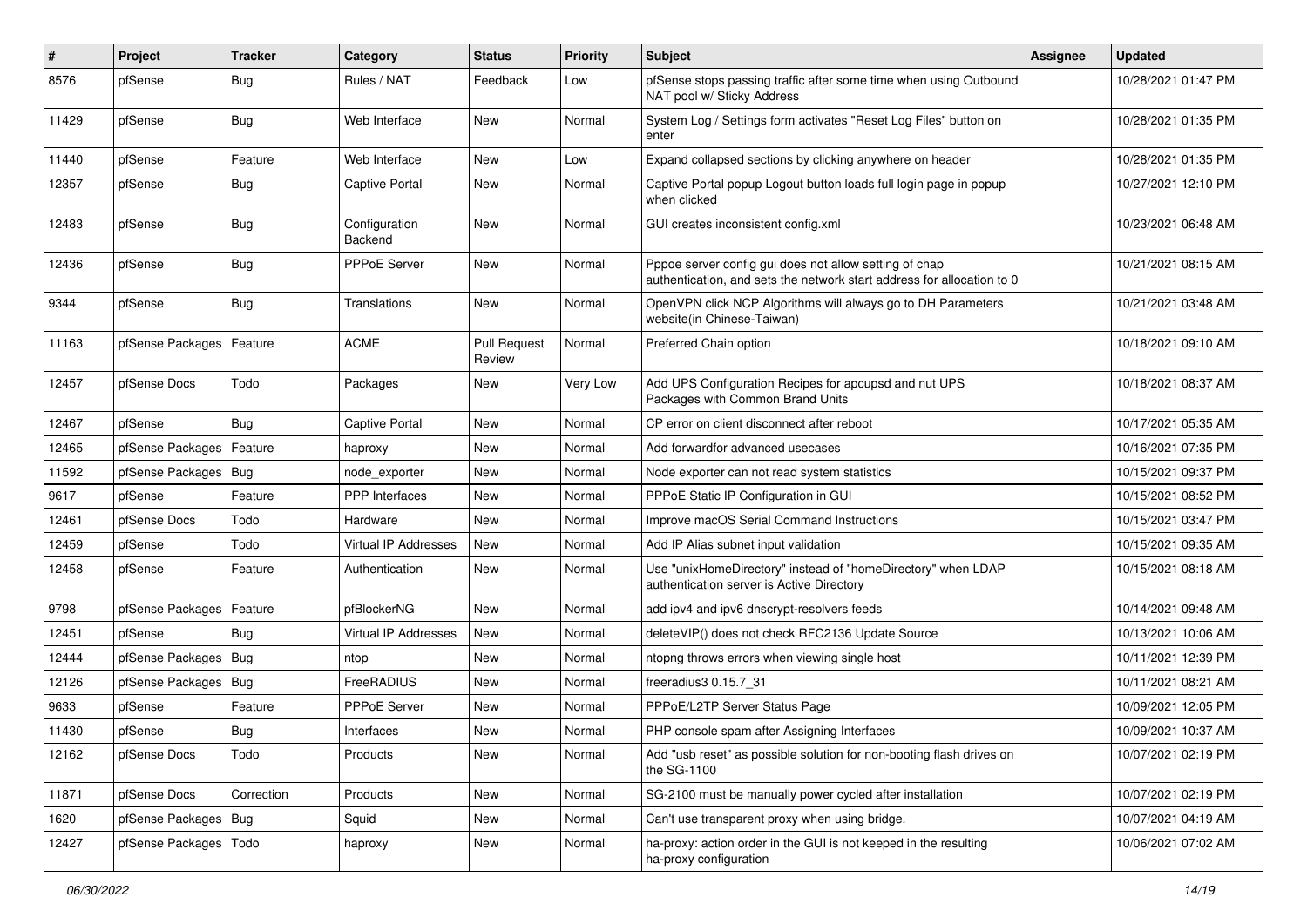| ∦     | <b>Project</b>             | <b>Tracker</b> | Category                        | <b>Status</b>                 | <b>Priority</b> | <b>Subject</b>                                                                                        | Assignee | <b>Updated</b>      |
|-------|----------------------------|----------------|---------------------------------|-------------------------------|-----------------|-------------------------------------------------------------------------------------------------------|----------|---------------------|
| 12188 | pfSense Packages           | Bug            | OpenVPN Client<br>Export        | <b>New</b>                    | Normal          | client export breaks multi remote configurations                                                      |          | 10/02/2021 05:58 PM |
| 12421 | pfSense                    | Bug            | Rules / NAT                     | <b>New</b>                    | Normal          | IPV6 limiter bug                                                                                      |          | 10/02/2021 08:44 AM |
| 12033 | pfSense Packages           | Bug            | pfBlockerNG                     | <b>New</b>                    | Normal          | maxmindb and sqlite3 modules not found                                                                |          | 10/01/2021 04:42 AM |
| 12411 | pfSense Docs               | Todo           | <b>High Availability</b>        | <b>New</b>                    | Normal          | Feedback on High Availability - pfSense XML-RPC Config Sync<br>Overview                               |          | 09/29/2021 10:39 AM |
| 12402 | pfSense Docs               | Todo           | Configuration                   | <b>New</b>                    | Normal          | Feedback on Configuration - Advanced Configuration Options -<br><b>Notifications</b>                  |          | 09/24/2021 12:46 AM |
| 12401 | pfSense                    | Bug            | <b>Traffic Graphs</b>           | <b>New</b>                    | Normal          | Traffic graphs with untagged and tagged VLAN on same interface                                        |          | 09/23/2021 09:18 PM |
| 12395 | pfSense Docs               | Todo           | Packages                        | <b>New</b>                    | Normal          | Feedback on Packages - FRR Package - Border Gateway<br>Protocol - BGP Required Information            |          | 09/21/2021 04:32 PM |
| 12393 | pfSense                    | Bug            | <b>Traffic Shaper</b><br>(ALTQ) | <b>New</b>                    | Low             | Priority of gOthersLow higher than default queues                                                     |          | 09/21/2021 02:48 PM |
| 12370 | pfSense                    | Feature        | Rules / NAT                     | <b>New</b>                    | Low             | Add limiters to Queue column on firewall rule list                                                    |          | 09/14/2021 07:37 AM |
| 12300 | pfSense                    | Feature        | Hardware / Drivers              | <b>New</b>                    | Normal          | Add Aquantia Atlantic driver to pfsense                                                               |          | 09/14/2021 06:49 AM |
| 12369 | pfSense Packages           | Feature        | Mail report                     | <b>New</b>                    | Low             | Skip If No Content issue                                                                              |          | 09/14/2021 06:40 AM |
| 12367 | pfSense                    | Todo           | Installer                       | <b>New</b>                    | Normal          | ZFS: Do not show memstick disk on target list                                                         |          | 09/13/2021 07:37 AM |
| 12358 | pfSense Packages           | Feature        | pfBlockerNG                     | <b>New</b>                    | Normal          | IP List Copy/Import/Export                                                                            |          | 09/09/2021 01:56 PM |
| 12343 | pfSense                    | Feature        | Diagnostics                     | <b>New</b>                    | Low             | Real time traffic monitoring                                                                          |          | 09/06/2021 01:26 PM |
| 11268 | pfSense                    | Bug            | Web Interface                   | <b>New</b>                    | Normal          | Cookie named 'id' prevents Edit form fields being set properly                                        |          | 09/03/2021 06:16 AM |
| 11742 | pfSense Packages           | Bug            | Suricata                        | <b>New</b>                    | Normal          | Blocking / Unblocking is not working correctly.                                                       |          | 09/01/2021 11:08 AM |
| 10693 | pfSense Packages   Bug     |                | <b>BIND</b>                     | <b>New</b>                    | Normal          | pfSense Bind Zone Editor UI does not update zone serial number<br>when a change is made               |          | 09/01/2021 12:51 AM |
| 9857  | pfSense                    | Feature        | <b>IPsec</b>                    | <b>New</b>                    | Normal          | <b>IPsec Down/Up SMTP Notifications</b>                                                               |          | 08/31/2021 08:07 AM |
| 6370  | pfSense                    | Bug            | <b>IPsec</b>                    | Confirmed                     | Normal          | IPSEC bound to WAN gateway group and Dynamic DNS doesn't to<br>fail back tunnel to WAN on DDNS update |          | 08/31/2021 07:38 AM |
| 12308 | pfSense Packages   Feature |                | New Package<br>Request          | <b>New</b>                    | Normal          | Dynamicaly Update Firewall Aliases from OpenVPN LDAP Group<br>membership of the connected user        |          | 08/27/2021 12:51 AM |
| 12286 | pfSense Packages           | Bug            | FreeRADIUS                      | <b>New</b>                    | Normal          | Add support for ntlm auth in LDAP                                                                     |          | 08/20/2021 08:27 AM |
| 12283 | pfSense                    | Bug            | Authentication                  | <b>New</b>                    | Normal          | LDAP/RADIUS authentication servers configuration does not allow<br>source IP address to be specified  |          | 08/20/2021 01:15 AM |
| 6776  | pfSense                    | Feature        | Rules / NAT                     | <b>New</b>                    | Normal          | Allow disabling of "filter rule association" by default                                               |          | 08/17/2021 10:56 AM |
| 12268 | pfSense Docs               | Todo           | <b>Firewall Rules</b>           | <b>New</b>                    | Normal          | Feedback on Firewall - Aliases                                                                        |          | 08/17/2021 12:55 AM |
| 11619 | pfSense                    | <b>Bug</b>     | Upgrade                         | <b>New</b>                    | Normal          | Unable to upgrade 2.4.4-p3 to 2.5/21.02-p1                                                            |          | 08/15/2021 10:00 AM |
| 12176 | pfSense                    | Todo           | Interfaces                      | <b>Pull Request</b><br>Review | Normal          | Hide WireGuard interfaces on appropriate pages                                                        |          | 08/11/2021 12:52 AM |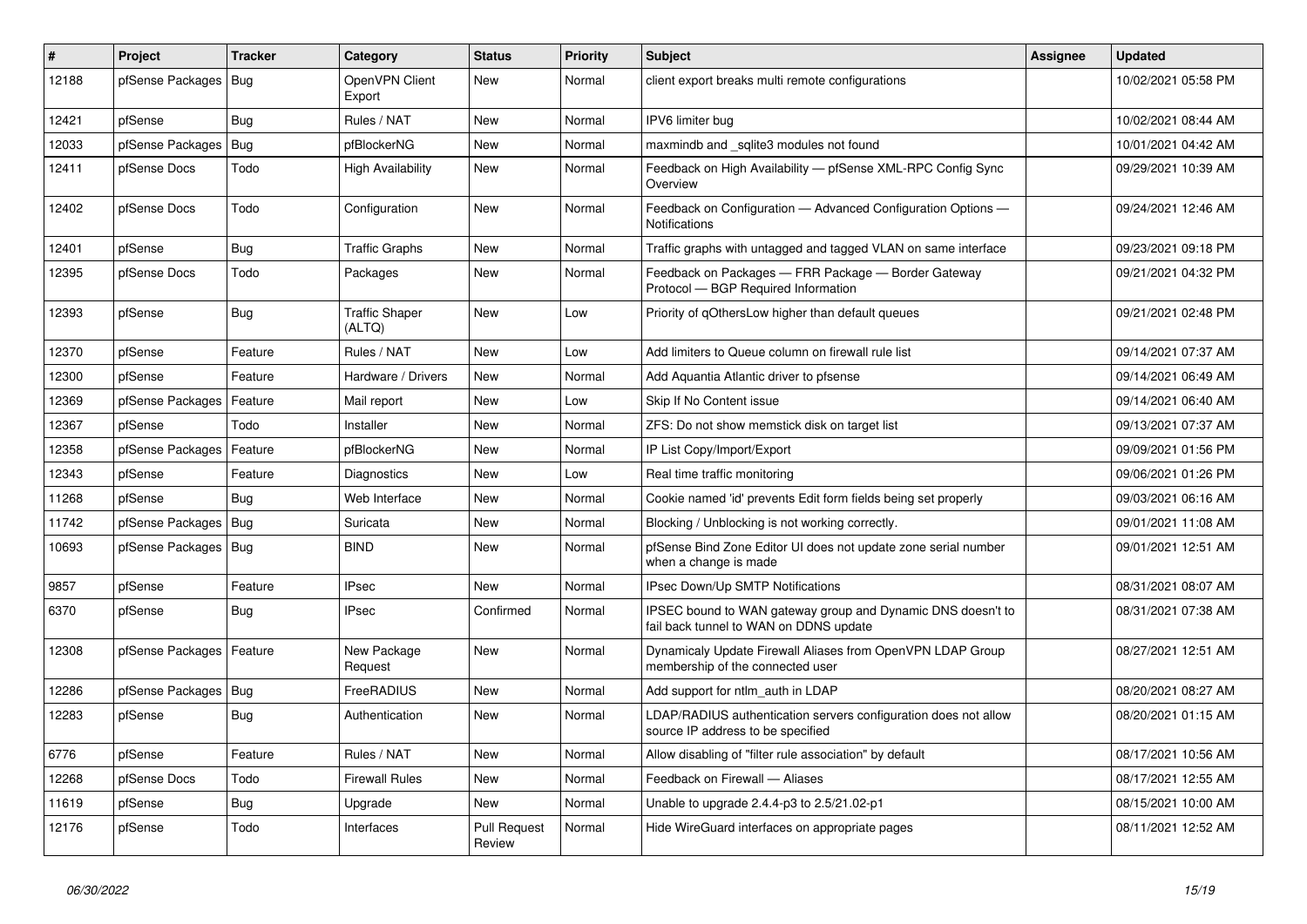| #     | Project                    | <b>Tracker</b> | Category                 | <b>Status</b> | <b>Priority</b> | <b>Subject</b>                                                                                                    | <b>Assignee</b> | <b>Updated</b>      |
|-------|----------------------------|----------------|--------------------------|---------------|-----------------|-------------------------------------------------------------------------------------------------------------------|-----------------|---------------------|
| 12237 | pfSense Docs               | Todo           | Hardware                 | New           | Normal          | Feedback on Hardware - Hardware Tuning and Troubleshooting                                                        |                 | 08/10/2021 03:13 AM |
| 10311 | pfSense                    | Bug            | OpenVPN                  | New           | Normal          | Too low net.link.ifqmaxlen causes packet drop under load when<br>using OpenVPN inside bridge interface under load |                 | 08/10/2021 03:10 AM |
| 11780 | pfSense Packages   Bug     |                | Suricata                 | New           | Very High       | Suricata package fails to prune suricata.log                                                                      |                 | 08/06/2021 07:18 AM |
| 12190 | pfSense                    | Feature        | Rules / NAT              | New           | Normal          | Add ability to reference ipv6 prefix in firewall rules and aliases                                                |                 | 08/05/2021 01:47 PM |
| 12214 | pfSense Docs               | Todo           | General                  | New           | Low             | Connect to WebGui.                                                                                                |                 | 08/05/2021 04:39 AM |
| 12179 | pfSense Packages   Feature |                | qemu-guest-agent         | New           | Normal          | QEMU package                                                                                                      |                 | 07/30/2021 08:02 AM |
| 12178 | pfSense Packages   Bug     |                | WireGuard                | <b>New</b>    | Low             | WireGuard always shows 'Configuring WireGuard tunnelsdone.'<br>message on boot                                    |                 | 07/30/2021 06:58 AM |
| 11410 | pfSense Packages   Feature |                | New Package<br>Request   | New           | Normal          | adding bpytop (former Bashtop)                                                                                    |                 | 07/26/2021 12:33 PM |
| 11980 | pfSense Packages           | Bug            | FreeRADIUS               | Feedback      | Normal          | EAP does not work with SQL backend                                                                                |                 | 07/21/2021 07:24 AM |
| 8520  | pfSense                    | Feature        | Interfaces               | New           | Normal          | Option to auto-renew DHCP on interface with an offline gateway or<br>marked as down                               |                 | 07/20/2021 11:00 AM |
| 12121 | pfSense                    | Feature        | OpenVPN                  | New           | Normal          | Wider "local network(s)" fields in OpenVPN server configuration                                                   |                 | 07/19/2021 07:37 AM |
| 12139 | pfSense                    | Feature        | <b>DNS Forwarder</b>     | New           | Normal          | Add support in for specifying a DNSMASQ configuration file                                                        |                 | 07/16/2021 09:45 PM |
| 12130 | pfSense Packages   Bug     |                | Zeek                     | New           | Normal          | Zeek fails to start                                                                                               |                 | 07/15/2021 02:00 AM |
| 11534 | pfSense Packages           | Regression     | FreeRADIUS               | New           | High            | FreeRADIUS EAP anonymous connection forbidden out-of-tunnel                                                       |                 | 07/14/2021 02:32 AM |
| 12120 | pfSense                    | Feature        | <b>DHCP Relay</b>        | New           | Normal          | Permit several sets of destination DHCP servers in DHCP relay                                                     |                 | 07/11/2021 05:41 PM |
| 12122 | pfSense                    | <b>Bug</b>     | Web Interface            | New           | Normal          | Perform greedy actions asychronously                                                                              |                 | 07/10/2021 01:10 PM |
| 6738  | pfSense                    | Feature        | Web Interface            | <b>New</b>    | Normal          | GUI Action Buttons replicated to the top of the List                                                              |                 | 07/10/2021 01:04 PM |
| 10290 | pfSense                    | Feature        | Aliases / Tables         | New           | Very Low        | Firewall Aliases Add button on top of list                                                                        |                 | 07/10/2021 01:03 PM |
| 11956 | pfSense                    | Feature        | Web Interface            | New           | Normal          | "add" button in the top of pages with many user-added items                                                       |                 | 07/10/2021 01:01 PM |
| 11165 | pfSense Packages           | Feature        | OpenVPN Client<br>Export | New           | Very Low        | OpenVPN Exporter - Allow for name customization                                                                   |                 | 07/10/2021 12:58 PM |
| 628   | pfSense                    | Feature        | Web Interface            | <b>New</b>    | Low             | Ability to specify listen IP address of management services (SSH,<br>web interface)                               |                 | 07/09/2021 01:21 PM |
| 11739 | pfSense Docs               | New Content    | <b>High Availability</b> | New           | Normal          | Manual Outbound NAT rules in HA setup                                                                             |                 | 07/09/2021 08:26 AM |
| 6362  | pfSense                    | <b>Bug</b>     | DHCP (IPv4)              | Confirmed     | Normal          | DHCP Client ID not used                                                                                           |                 | 07/09/2021 06:30 AM |
| 12097 | pfSense Packages   Feature |                | pfBlockerNG              | New           | Normal          | Add dnsbl and geoip logs to system log                                                                            |                 | 07/06/2021 01:25 PM |
| 12098 | pfSense Docs               | Correction     | Configuration            | New           | Normal          | Feedback on pfSense Configuration Recipes - Accessing a<br>CPE/Modem from Inside the Firewall                     |                 | 07/02/2021 02:30 AM |
| 11610 | pfSense Packages   Bug     |                | NET-SNMP                 | New           | Normal          | NET-SNMP is not setting the correct permissions on AgentX                                                         |                 | 06/28/2021 07:54 AM |
| 12084 | pfSense Packages   Bug     |                | <b>FRR</b>               | New           | Normal          | libfrr.so.0 error on SG-1100                                                                                      |                 | 06/26/2021 08:22 AM |
| 12077 | pfSense                    | Feature        | Gateways                 | New           | Normal          | Allow stick-connections per gateway group                                                                         |                 | 06/24/2021 08:45 AM |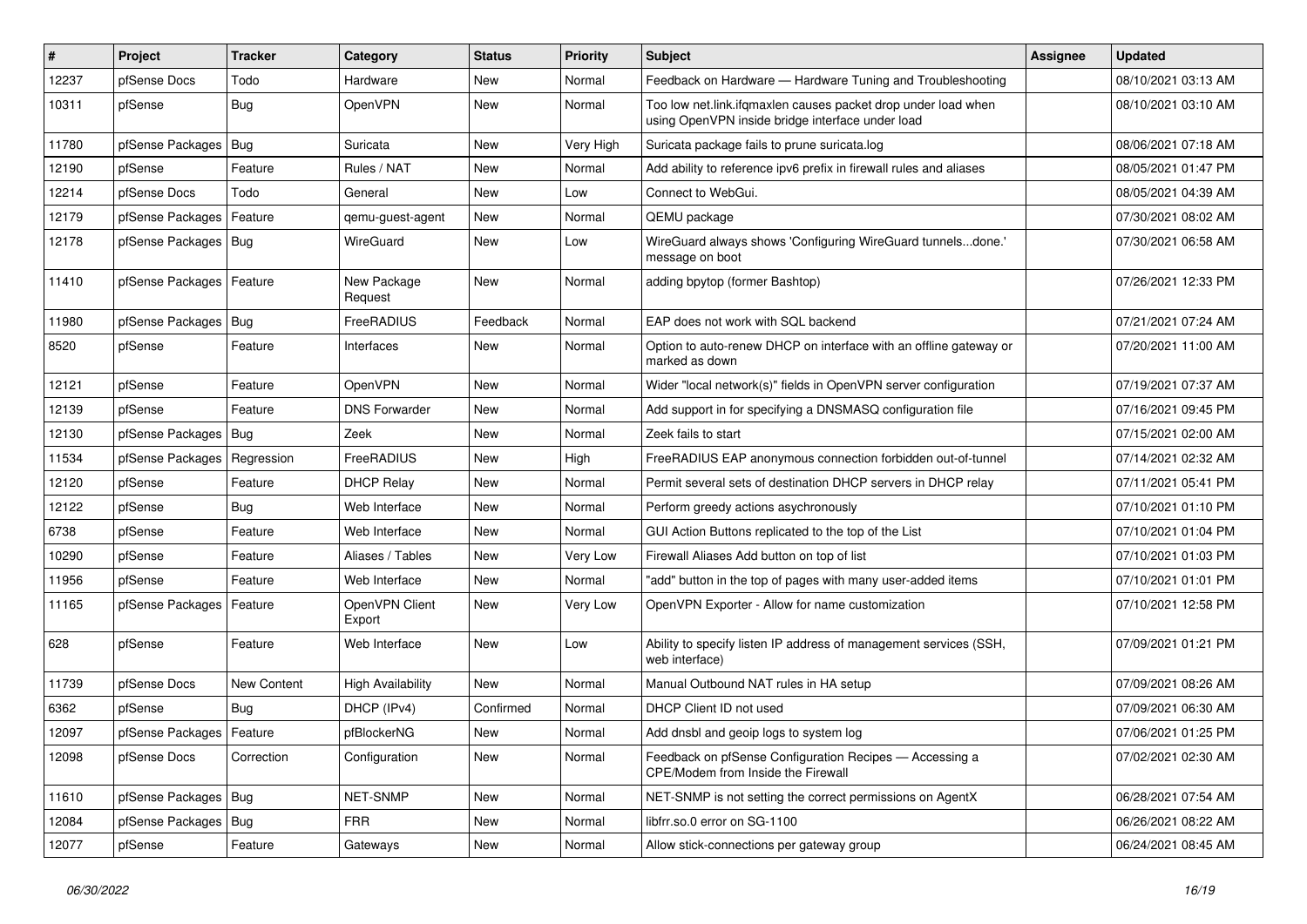| #     | Project                    | <b>Tracker</b> | Category                    | <b>Status</b> | <b>Priority</b> | <b>Subject</b>                                                                             | <b>Assignee</b> | <b>Updated</b>      |
|-------|----------------------------|----------------|-----------------------------|---------------|-----------------|--------------------------------------------------------------------------------------------|-----------------|---------------------|
| 9895  | pfSense Packages           | Bug            | Snort                       | New           | Normal          | snort reinstallation failed                                                                |                 | 06/23/2021 08:01 AM |
| 12067 | pfSense                    | Bug            | DHCP (IPv4)                 | New           | Very Low        | <b>DHCP Monitoring Statistics Error</b>                                                    |                 | 06/21/2021 08:39 AM |
| 12066 | pfSense                    | Feature        | <b>Operating System</b>     | <b>New</b>    | Very Low        | Include man and man pages for all core programs and packages                               |                 | 06/21/2021 07:44 AM |
| 6055  | pfSense                    | Bug            | Package System              | Confirmed     | Low             | Menu items may remain from packages no longer installed                                    |                 | 06/18/2021 08:46 PM |
| 12063 | pfSense Docs               | Todo           | Dynamic DNS                 | New           | Normal          | Feedback on Services - Dynamic DNS - Configuring RFC 2136<br>Dynamic DNS updates           |                 | 06/18/2021 06:24 PM |
| 12055 | pfSense                    | Feature        | <b>Virtual IP Addresses</b> | Feedback      | Normal          | Option to disable XMLRPC Sync for Loopback Virtual IPs                                     |                 | 06/18/2021 09:05 AM |
| 12056 | pfSense                    | Bug            | Logging                     | <b>New</b>    | Normal          | Filterlog says "Unknown Option %u"                                                         |                 | 06/18/2021 05:51 AM |
| 12025 | pfSense                    | Todo           | Web Interface               | New           | Very Low        | Add 1:1 Validation to Notify Someone They are 1:1 NAT'ing an<br>Interface Address          |                 | 06/11/2021 10:05 AM |
| 12013 | pfSense                    | Bug            | Logging                     | <b>New</b>    | Low             | Reading log data is inefficient in certain cases                                           |                 | 06/08/2021 07:35 AM |
| 12009 | pfSense Packages   Bug     |                | Zabbix                      | New           | Normal          | Zabbix Agent starts twice by /etc/rc.start packages                                        |                 | 06/08/2021 01:35 AM |
| 11772 | pfSense Plus               | Feature        | Multi-WAN                   | New           | Normal          | Layer 2 Tunnel Bonding Capability                                                          |                 | 06/05/2021 03:27 PM |
| 11992 | pfSense                    | Bug            | Virtual IP Addresses        | Confirmed     | High            | GRE Tunnel - Does not work with a virtual IP as endpoint                                   |                 | 06/04/2021 01:16 AM |
| 7779  | pfSense                    | Bug            | OpenVPN                     | New           | Normal          | Traffic crossing a site-to-site OpenVPN tunnel fails to fragment.                          |                 | 06/02/2021 08:26 AM |
| 11974 | pfSense                    | Feature        | <b>XMLRPC</b>               | <b>New</b>    | Normal          | XMLRPC synchronization for igmmproxy settings                                              |                 | 05/29/2021 03:58 PM |
| 11963 | pfSense Packages           | Feature        | <b>FRR</b>                  | New           | Normal          | Dynamically change OSPF interface costs on selected interfaces on<br><b>CARP</b> event     |                 | 05/26/2021 04:13 AM |
| 11954 | pfSense                    | Feature        | <b>IGMP Proxy</b>           | <b>New</b>    | Normal          | Multicast limits                                                                           |                 | 05/25/2021 12:36 AM |
| 11953 | pfSense                    | Bug            | <b>IGMP Proxy</b>           | New           | Normal          | XG-1541 crashes when igmpproxy is enabled and network<br>interfaces status change          |                 | 05/24/2021 04:55 PM |
| 11944 | pfSense Docs               | Todo           | Packages                    | New           | Normal          | Feedback on Packages - FRR Package - Bidirectional<br><b>Forwarding Detection</b>          |                 | 05/21/2021 12:57 AM |
| 11936 | pfSense Packages           | Bug            | <b>FRR</b>                  | Incomplete    | High            | FRR does not connect BGP when using password                                               |                 | 05/19/2021 08:12 AM |
| 9238  | pfSense Packages           | Feature        | New Package<br>Request      | New           | Normal          | Add support for Zerotier                                                                   |                 | 05/17/2021 01:58 PM |
| 11925 | pfSense                    | Bug            | OpenVPN                     | <b>New</b>    | Normal          | Calling-Station-Id always set to WAN IP                                                    |                 | 05/14/2021 09:27 AM |
| 11921 | pfSense                    | Feature        | <b>DNS Resolver</b>         | New           | Very Low        | Feature Request: Compile unbound with EDNS Client Subnet (ECS)<br>module (--enable-subnet) |                 | 05/14/2021 07:29 AM |
| 6647  | pfSense                    | Todo           | Web Interface               | New           | Very Low        | <b>Enable Additional Security Headers</b>                                                  |                 | 05/14/2021 01:09 AM |
| 11920 | pfSense Plus               | Feature        | Authentication              | New           | Normal          | SAML Authentication for pfSense (VPN and webConfigurator)                                  |                 | 05/14/2021 12:56 AM |
| 11802 | pfSense Packages           | Bug            | FreeRADIUS                  | New           | Normal          | FreeRADIUS sync                                                                            |                 | 05/10/2021 04:18 AM |
| 10671 | pfSense                    | Bug            | <b>Operating System</b>     | New           | Normal          | pfsense 2.4.5_1 does not boot on Gen2 2012R2 HyperV VM                                     |                 | 05/09/2021 06:39 AM |
| 11898 | pfSense Packages   Bug     |                | apcupsd                     | New           | Normal          | PHP error from apcupsd dashboard widget                                                    |                 | 05/07/2021 09:12 AM |
| 11890 | pfSense Packages   Feature |                | New Package<br>Request      | New           | Normal          | Browser-based "clientless" VPN                                                             |                 | 05/05/2021 07:26 AM |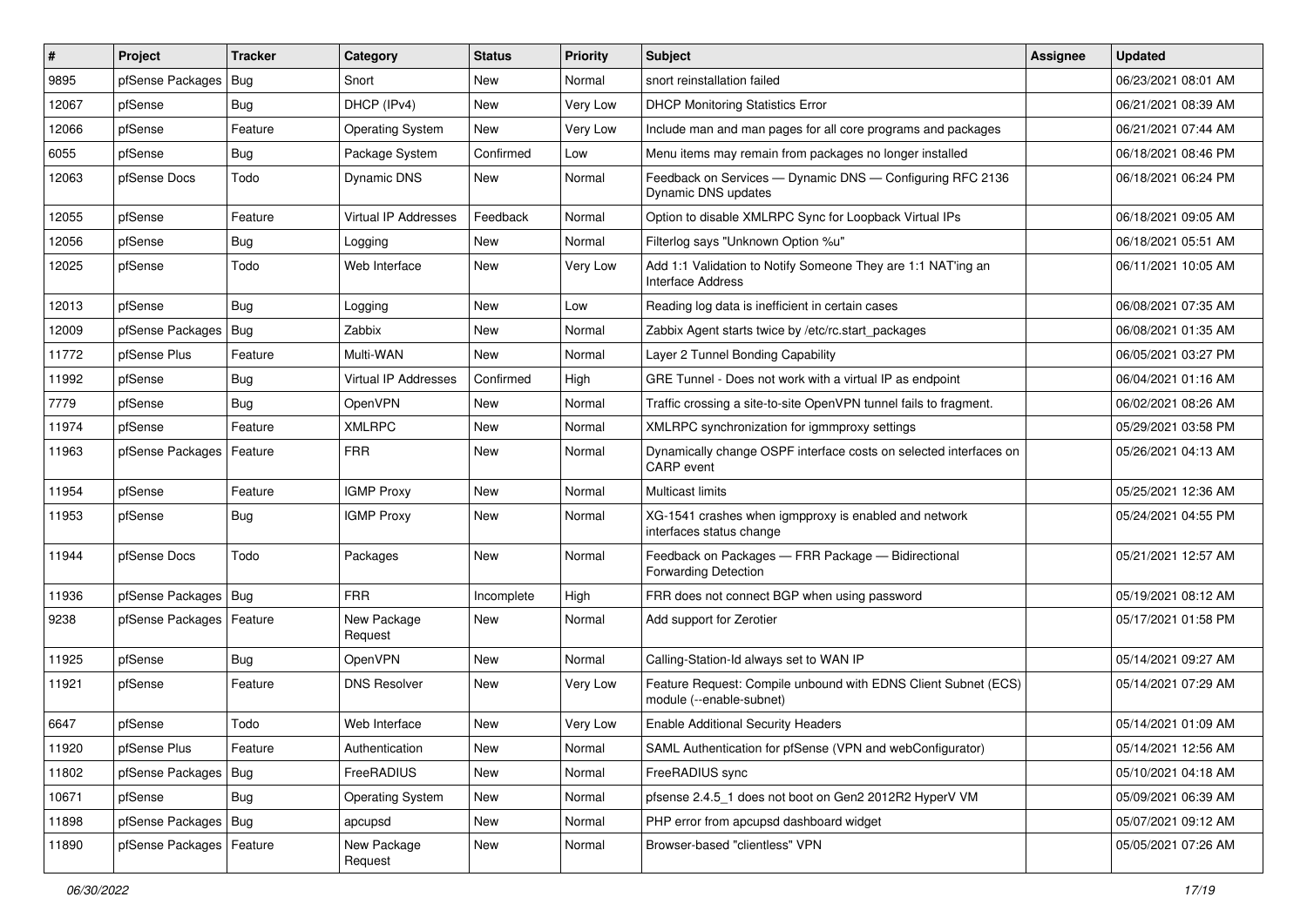| #     | Project                    | <b>Tracker</b> | Category                                        | <b>Status</b> | <b>Priority</b> | Subject                                                                                                  | <b>Assignee</b> | <b>Updated</b>      |
|-------|----------------------------|----------------|-------------------------------------------------|---------------|-----------------|----------------------------------------------------------------------------------------------------------|-----------------|---------------------|
| 5331  | pfSense                    | Feature        | <b>IPsec</b>                                    | New           | Normal          | IPSec table for tuning strongswan.conf                                                                   |                 | 05/05/2021 12:10 AM |
| 11763 | pfSense Packages   Bug     |                | Status_Monitoring                               | New           | Normal          | Traffic graphs refresh issue                                                                             |                 | 05/03/2021 09:44 AM |
| 11876 | pfSense                    | Feature        | Hardware / Drivers                              | New           | Normal          | OpenSSL does not use QAT acceleration on pfSense Plus<br>21.02-RELEASE-p1 or 21.05-DEVELOPMENT           |                 | 05/03/2021 08:02 AM |
| 11262 | pfSense                    | Feature        | Rules / NAT                                     | <b>New</b>    | Normal          | Time Based Rules - selects all days in the current month                                                 |                 | 04/27/2021 12:32 PM |
| 11280 | pfSense                    | Todo           | WireGuard                                       | New           | Normal          | Add WireGuard to ALTQ list                                                                               |                 | 04/27/2021 12:32 PM |
| 7201  | pfSense                    | Feature        | <b>NTPD</b>                                     | New           | Normal          | NTP Support multiple GPS reference clocks                                                                |                 | 04/27/2021 12:31 PM |
| 8330  | pfSense                    | Feature        | DHCP (IPv4)                                     | <b>New</b>    | Normal          | add options for ddns-local-address statements                                                            |                 | 04/27/2021 12:31 PM |
| 11856 | pfSense                    | Feature        | Diagnostics                                     | New           | Normal          | Replace/add Alias or DNS names for known LAN addresses in the<br>State table                             |                 | 04/27/2021 08:01 AM |
| 11848 | pfSense Packages   Bug     |                | Squid                                           | New           | Normal          | Issue with squid cache download speed                                                                    |                 | 04/23/2021 09:30 PM |
| 11841 | pfSense Packages   Bug     |                | <b>FRR</b>                                      | New           | Normal          | FRR access lists default bahavior changed to permit by default                                           |                 | 04/22/2021 09:52 AM |
| 11835 | pfSense Packages   Bug     |                | <b>FRR</b>                                      | New           | Normal          | FRR OSPF redistributed connected routes disappearing                                                     |                 | 04/22/2021 07:11 AM |
| 11837 | pfSense Packages   Feature |                | <b>FRR</b>                                      | New           | Low             | Increase field length of FRR Networks in Access Lists and Prefix<br>Lists                                |                 | 04/22/2021 07:10 AM |
| 11826 | pfSense Packages           | Feature        | <b>ACME</b>                                     | <b>New</b>    | Normal          | Preserve acme SAN Method parameters for new cert creations                                               |                 | 04/20/2021 02:02 PM |
| 11823 | pfSense Packages           | Feature        | <b>FRR</b>                                      | New           | Normal          | Route handling enhancements                                                                              |                 | 04/19/2021 06:23 PM |
| 8831  | pfSense                    | Bug            | <b>IPv6 Router</b><br>Advertisements<br>(RADVD) | <b>New</b>    | Very High       | Radvd causes latency spikes                                                                              |                 | 04/19/2021 04:51 AM |
| 11786 | pfSense                    | Bug            | Services                                        | <b>New</b>    | Normal          | SSH incomplete setup and startup fail while recovering XML backup<br>in a fresh install of pfSense 2.5.0 |                 | 04/17/2021 01:36 PM |
| 11749 | pfSense Packages           | Feature        | pfBlockerNG                                     | <b>New</b>    | Normal          | Option to disable NAT rule creation                                                                      |                 | 04/06/2021 11:45 PM |
| 11784 | pfSense Packages           | Feature        | squidguard                                      | <b>New</b>    | Normal          | squidguard auto update blacklist option                                                                  |                 | 04/06/2021 01:53 AM |
| 11777 | pfSense Packages   Bug     |                | Unbound                                         | New           | Very Low        | Input validation prevents DNS Resolver from being disabled                                               |                 | 04/05/2021 05:51 PM |
| 11770 | pfSense Plus               | <b>Bug</b>     | Hardware / Drivers                              | <b>New</b>    | Normal          | Pantech UML295 USB Modem No Longer Functional                                                            |                 | 04/01/2021 11:28 AM |
| 11761 | pfSense                    | Bug            | L <sub>2</sub> TP                               | New           | Normal          | L2TP/IPsec VPN : PPP LCP negotiation occurs before user<br>authentication                                |                 | 03/31/2021 04:52 AM |
| 11757 | pfSense                    | Feature        | <b>XMLRPC</b>                                   | <b>New</b>    | Normal          | Allow XMLRPC sync to bypass default auth server in favor of local<br>database                            |                 | 03/30/2021 03:18 PM |
| 11731 | pfSense                    | <b>Bug</b>     | Hardware / Drivers                              | New           | Normal          | Missing support for Realtek USB NICs                                                                     |                 | 03/30/2021 04:32 AM |
| 11724 | pfSense                    | <b>Bug</b>     | Package System                                  | New           | Normal          | Packages unexpectedly removed when changing update branches                                              |                 | 03/29/2021 08:09 AM |
| 11730 | pfSense                    | <b>Bug</b>     | Web Interface                                   | New           | Normal          | Improve visibility of option selections in dark themes                                                   |                 | 03/25/2021 09:38 PM |
| 11717 | pfSense                    | Bug            | Rules / NAT                                     | New           | Normal          | Incorrect port forwarding rules if Destination port alias is not equal to<br>Redirect target port alias  |                 | 03/22/2021 06:06 AM |
| 11149 | pfSense                    | <b>Bug</b>     | <b>DHCP Relay</b>                               | New           | Normal          | DHCP relay won't start with DHCP server behind gateway                                                   |                 | 03/22/2021 05:13 AM |